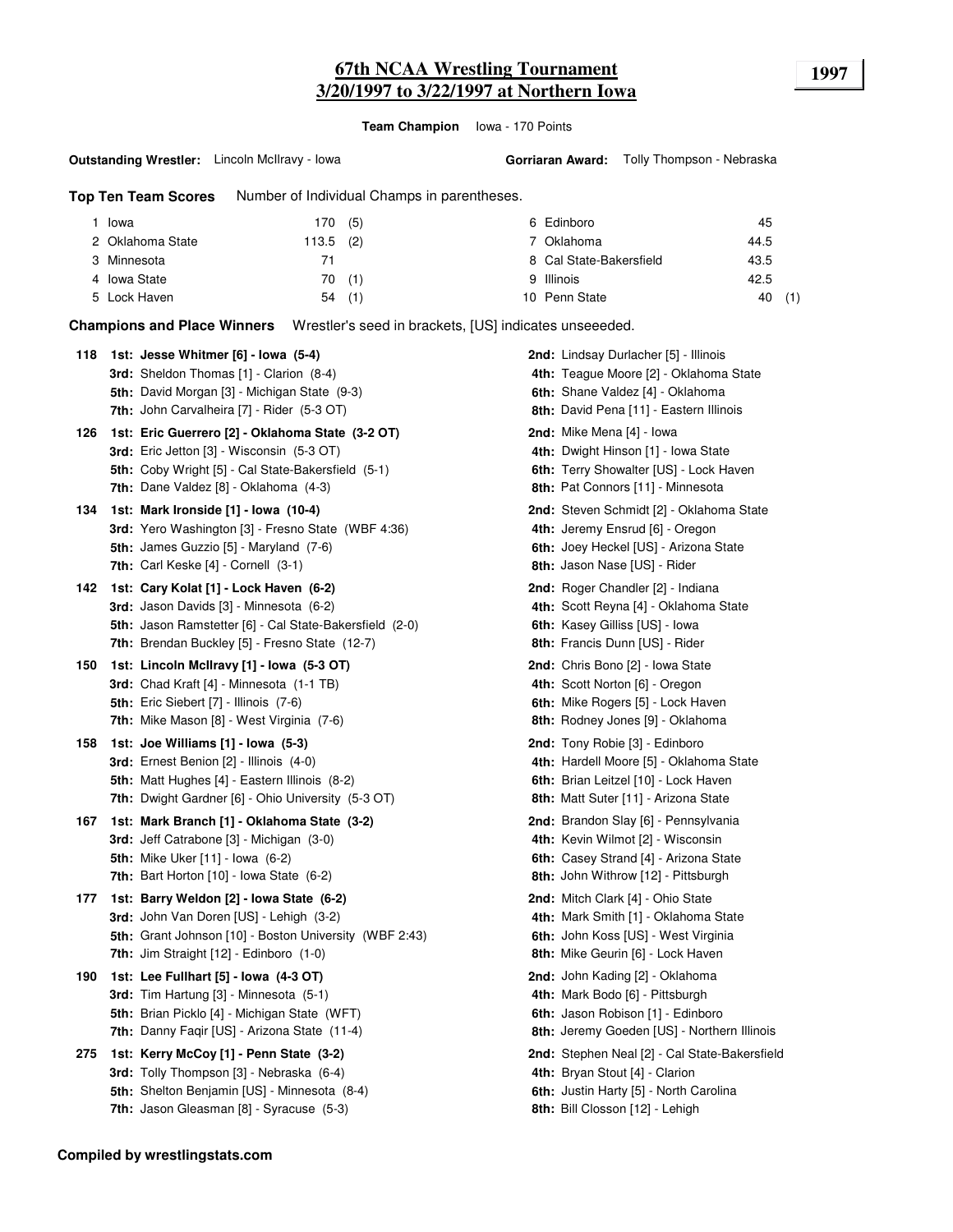### **3/20/1997 to 3/19/1997 at Northern Iowa 1997 NCAA Wrestling Championship Page <sup>1</sup> of <sup>30</sup>**

| Tyson Rondeau, Cal Poly-SLO                |                             |                       |                       |                       |
|--------------------------------------------|-----------------------------|-----------------------|-----------------------|-----------------------|
| Tony Mendez, Millersville                  | Tyson Rondeau 11-4          | Sheldon Thomas 6-3    |                       |                       |
| Sheldon Thomas, Clarion [1]                | Sheldon Thomas TF 17-0, 5:2 |                       |                       | 118 Weight Class      |
| Todd Beckerman, Nebraska                   |                             |                       |                       |                       |
| Tim Dernlan, Purdue [9]                    |                             |                       | Sheldon Thomas 10-0   |                       |
| Mike Mier, Oregon                          | Tim Dernlan 6-0             |                       |                       |                       |
| Jeremy Hunter, Penn State [8]              |                             | Tim Dernlan 4-3 TB    |                       |                       |
| Mike Kusick, Lock Haven                    | Jeremy Hunter 5-0           |                       |                       |                       |
| Shane Valdez, Oklahoma [4]                 |                             |                       |                       | Lindsay Durlacher 3-1 |
| Jason Wartinger, SUNY-Buffalo              | Shane Valdez Fall 3:34      |                       |                       |                       |
| Chuckie Connor, North Carolina             | Chuckie Connor 11-1         | Shane Valdez 14-5     |                       |                       |
| Robert Chevez, American                    |                             |                       |                       |                       |
| Lee Pritts, Eastern Michigan [12]          |                             |                       | Lindsay Durlacher 4-3 |                       |
| Jeremy Sluyter, East Stroudsburg           | Lee Pritts 5-2              |                       |                       |                       |
| Lindsay Durlacher, Illinois [5]            |                             | Lindsay Durlacher 7-4 |                       |                       |
| Bye                                        | Lindsay Durlacher           |                       |                       |                       |
| Teague Moore, Oklahoma State [2]           |                             |                       |                       | Jesse Whitmer 5-4     |
| Chris Viola, Michigan                      | Teague Moore 9-7 OT         |                       |                       |                       |
| Sean Kim, Fresno State                     |                             | Teague Moore 9-4      |                       |                       |
| Angelo Zegarelli, West Virginia            | Sean Kim Fall 6:08          |                       |                       |                       |
| Brandon Paulson, Minnesota [10]            |                             |                       | Teague Moore 5-3 OT   |                       |
| Orlando DeCastroverde, Cal State-Fullerton | Brandon Paulson Fall 1:40   |                       |                       |                       |
| John Carvalheira, Rider [7]                |                             | John Carvalheira 4-3  |                       |                       |
| Tony Hairston, Appalachian State           | John Carvalheira 9-5        |                       |                       |                       |
| Jesse Whitmer, Iowa [6]                    |                             |                       |                       | Jesse Whitmer 10-7    |
| Jose Enriquez, Brigham Young               | Jesse Whitmer 17-7          |                       |                       |                       |
| David Pena, Eastern Illinois [11]          |                             | Jesse Whitmer 12-4    |                       |                       |
| Mike Kawamura, Arizona State               | David Pena 3-2              |                       |                       |                       |
| David Morgan, Michigan State [3]           |                             |                       | Jesse Whitmer 7-4     |                       |
| Cody Sanderson, Iowa State                 | David Morgan 7-3            |                       |                       |                       |
| Bye                                        |                             | David Morgan 11-5     |                       |                       |
| Derrick Henson, Howard                     | Derrick Henson              |                       |                       |                       |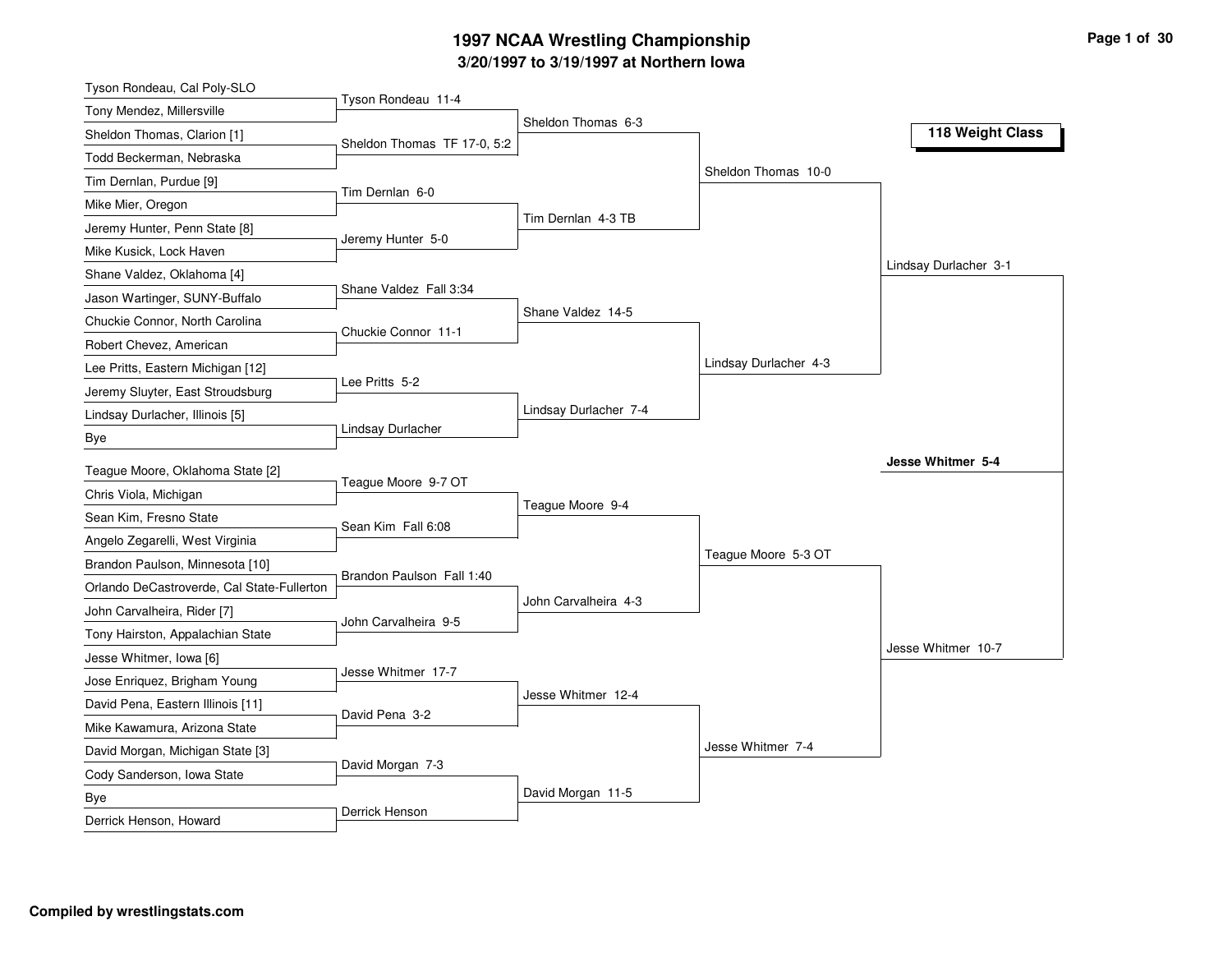## **3/20/1997 to 3/19/1997 at Northern Iowa 1997 NCAA Wrestling Championship Page <sup>2</sup> of <sup>30</sup>**

| Bye                             | Sanderson                |                |                        |                 |                      |                                               |                                               |
|---------------------------------|--------------------------|----------------|------------------------|-----------------|----------------------|-----------------------------------------------|-----------------------------------------------|
| Sanderson, Iowa State           |                          | Sanderson 10-1 |                        |                 |                      |                                               |                                               |
|                                 |                          |                |                        |                 |                      | <b>118 Consolation Bracket</b>                |                                               |
|                                 | Connor, North Carolina   |                | Sanderson Fall 6:14    |                 |                      |                                               |                                               |
| Kawamura, Arizona State         | Kawamura 2-1             |                |                        |                 |                      |                                               |                                               |
| Enriquez, Brigham Young         |                          | Kawamura 11-9  |                        | Carvalheira 3-2 |                      |                                               |                                               |
|                                 | Pritts, Eastern Michigan |                | Carvalheira, Rider     |                 |                      |                                               |                                               |
| Hairston, Appalachian State     |                          |                |                        |                 | Morgan Fall 5:30     |                                               |                                               |
| DeCastroverde, Cal State-Fuller | DeCastroverde 10-6       |                |                        |                 |                      |                                               | Thomas 5-2                                    |
|                                 |                          | Rondeau 7-4    |                        |                 |                      |                                               |                                               |
|                                 | Rondeau, Cal Poly-SLO    |                |                        |                 | Thomas, Clarion      |                                               |                                               |
| Zegarelli, West Virginia        |                          |                | <b>Viola 12-5</b>      |                 |                      |                                               |                                               |
| Viola, Michigan                 | Viola 20-9               |                |                        | Morgan 10-5     |                      |                                               |                                               |
|                                 |                          | Viola 7-4      |                        |                 |                      | Third Place: Sheldon Thomas, Clarion 8-4      |                                               |
|                                 | Hunter, Penn State       |                | Morgan, Michigan State |                 | <b>Fourth Place:</b> | Teague Moore, Oklahoma State                  |                                               |
| Bye                             |                          |                |                        |                 |                      |                                               | Fifth Place: David Morgan, Michigan State 9-3 |
| Sluyter, East Stroudsburg       | Sluyter                  |                |                        |                 |                      |                                               |                                               |
|                                 |                          | Pena 9-2       |                        |                 |                      | Sixth Place: Shane Valdez, Oklahoma           |                                               |
|                                 | Pena, Eastern Illinois   |                |                        |                 |                      | Seventh Place: John Carvalheira, Rider 5-3 OT |                                               |
| Chevez, American                |                          |                | Pena Fall 6:55         |                 |                      | Eighth Place: David Pena, Eastern Illinois    |                                               |
| Wartinger, SUNY-Buffalo         | Wartinger 7-3            | Henson 5-3     |                        | Pena 5-3        |                      |                                               |                                               |
|                                 | Henson, Howard           |                | Dernlan, Purdue        |                 |                      |                                               |                                               |
| Kusick, Lock Haven              |                          |                |                        |                 |                      |                                               |                                               |
| Mier, Oregon                    | Kusick 7-4               |                |                        |                 | Valdez 11-4          |                                               |                                               |
|                                 |                          | Kim 10-7       |                        |                 |                      |                                               | Moore 5-5 TB                                  |
|                                 | Kim, Fresno State        |                |                        |                 |                      | Moore, Oklahoma State                         |                                               |
| Beckerman, Nebraska             |                          |                | Paulson 10-3           |                 |                      |                                               |                                               |
| Mendez, Millersville            | Beckerman 5-3            |                |                        | Valdez 3-2      |                      |                                               |                                               |
|                                 |                          | Paulson 12-3   |                        |                 |                      |                                               |                                               |
|                                 | Paulson, Minnesota       |                | Valdez, Oklahoma       |                 |                      |                                               |                                               |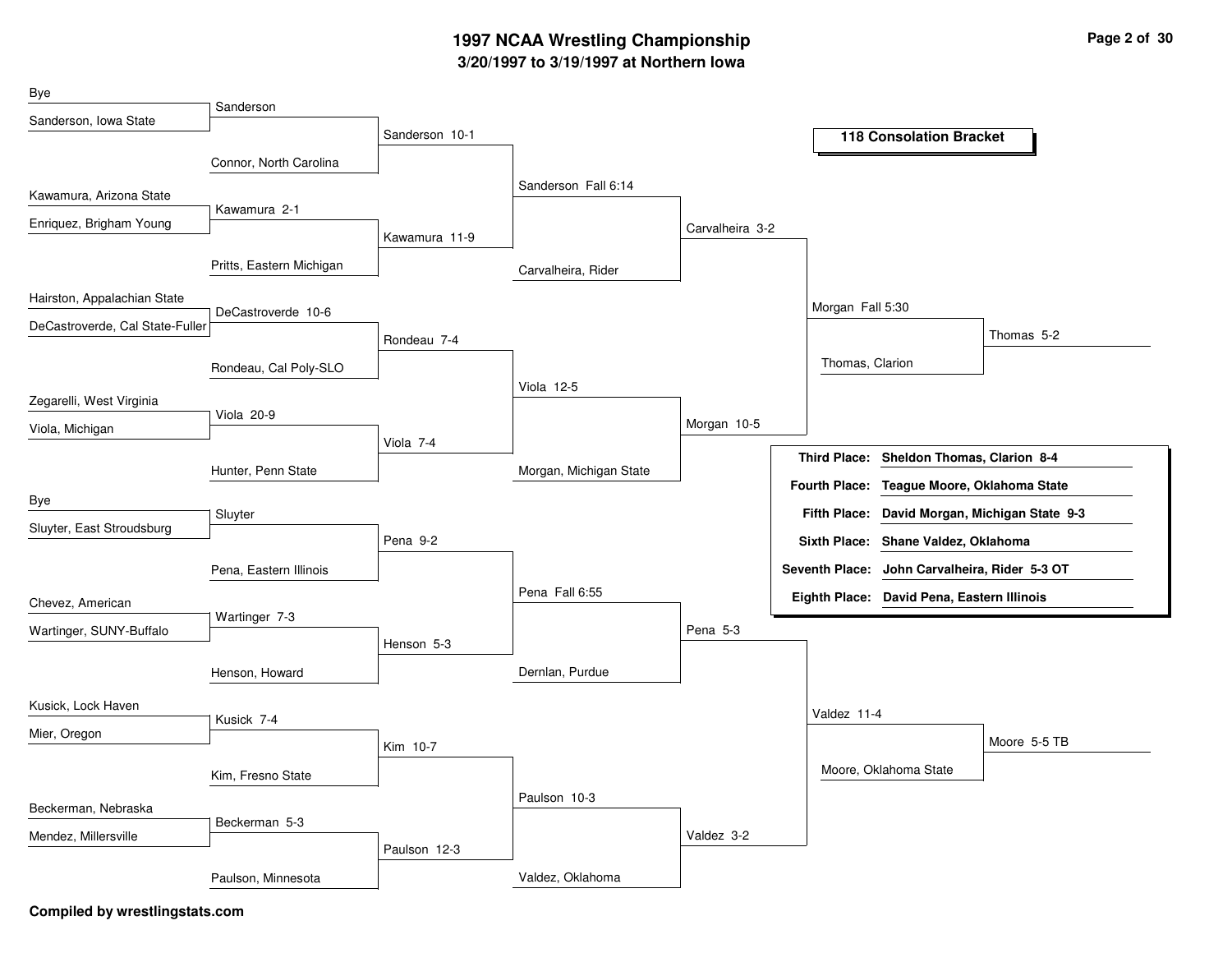**No Pigtails Bouts for 118 Weight Class**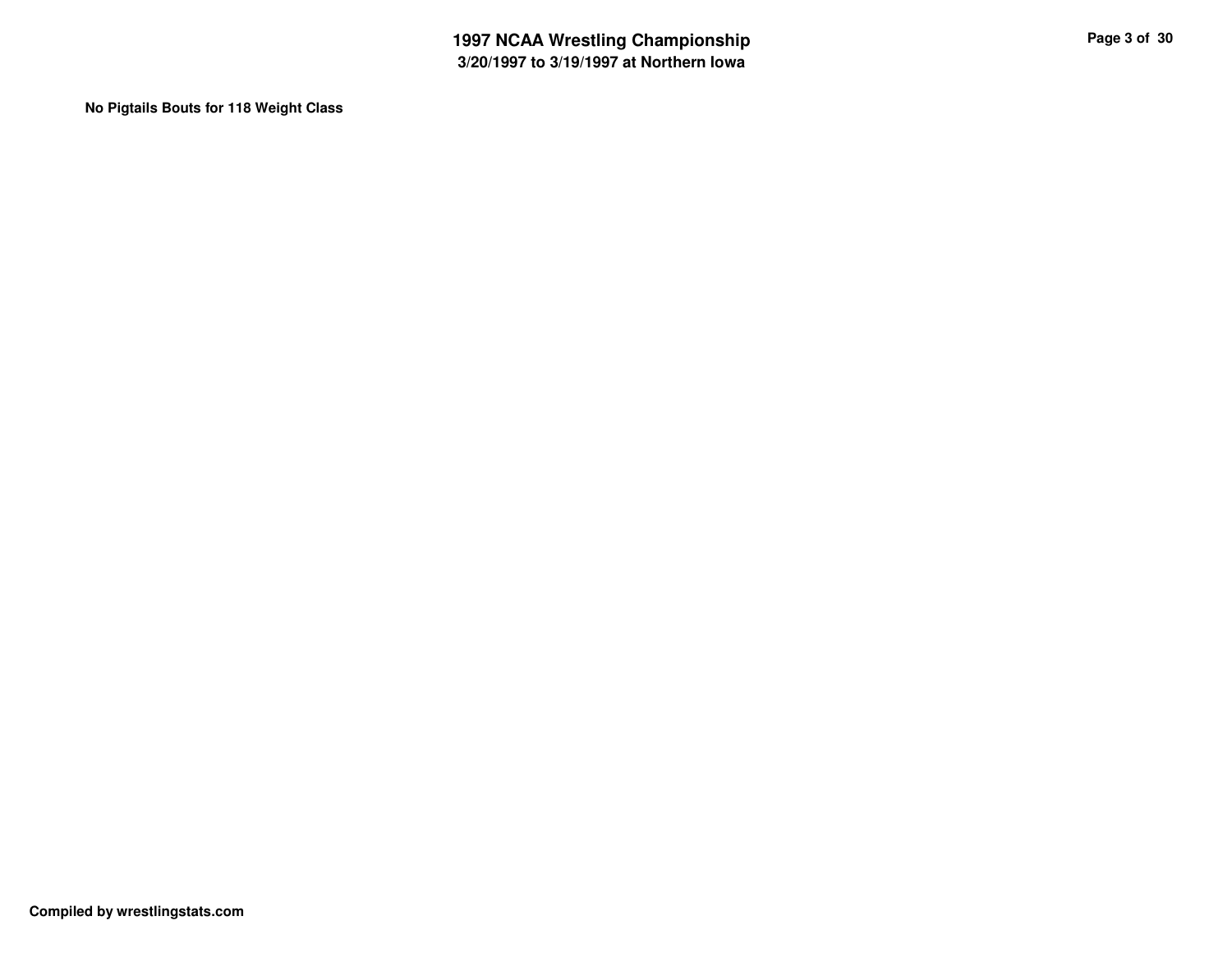## **3/20/1997 to 3/19/1997 at Northern Iowa 1997 NCAA Wrestling Championship Page <sup>4</sup> of <sup>30</sup>**

| Zach Zimmerer, Stanford                                        |                                |                           |                    |                      |
|----------------------------------------------------------------|--------------------------------|---------------------------|--------------------|----------------------|
| Scott Murray, Northern Iowa                                    | Zach Zimmerer 12-3             |                           |                    |                      |
| Steve Garland, Virginia                                        | Dwight Hinson 15-8             | Dwight Hinson 11-5        |                    | 126 Weight Class     |
| Dwight Hinson, Iowa State [1]                                  |                                |                           |                    |                      |
| Dane Valdez, Oklahoma [8]                                      |                                |                           | Dwight Hinson 3-2  |                      |
| Francky Francois, Delaware State                               | Dane Valdez Fall 4:30          |                           |                    |                      |
| Micah Hey, Northwestern                                        |                                | Dane Valdez 4-3           |                    |                      |
| Jeramie Welder, Nebraska [9]                                   | Jeramie Welder Fall 1:21       |                           |                    |                      |
| Coby Wright, Cal State-Bakersfield [5]                         |                                |                           |                    | Mike Mena 4-3        |
| Rob Loper, Pittsburgh                                          | Coby Wright 4-2                |                           |                    |                      |
| Terry Showalter, Lock Haven                                    |                                | Terry Showalter 13-5      |                    |                      |
| Carl Perry, Illinois [12]                                      | Terry Showalter 7-5 OT         |                           |                    |                      |
| Joe Catalanotto, Hofstra                                       |                                |                           | Mike Mena 3-1      |                      |
| Jake Whisenhunt, Oregon State                                  | Jake Whisenhunt 11-5           |                           |                    |                      |
| Chris Heckel, Duke                                             |                                | Mike Mena 15-7            |                    |                      |
| Mike Mena, Iowa [4]                                            | Mike Mena 11-3                 |                           |                    |                      |
| John Noble, Ohio University                                    |                                |                           |                    | Eric Guerrero 3-2 TB |
| Brett Tullo, Bloomsburg [10]                                   | Brett Tullo 8-7                |                           |                    |                      |
|                                                                |                                | Willie Carpenter 5-3      |                    |                      |
| Sean Shea, George Mason                                        | Willie Carpenter TF 18-3, 7:00 |                           |                    |                      |
| Willie Carpenter, Brown [7]                                    |                                |                           | Eric Guerrero 10-4 |                      |
| Jason Betz, Penn State                                         | Jason Betz 12-6                |                           |                    |                      |
| John Kelly, Brigham Young                                      |                                | Eric Guerrero 13-4        |                    |                      |
| C.C. Fisher, North Carolina                                    | Eric Guerrero 13-1             |                           |                    |                      |
| Eric Guerrero, Oklahoma State [2]                              |                                |                           |                    | Eric Guerrero 11-6   |
| Nick Zinkin, Fresno State                                      | Anthony Sorantino 6-5          |                           |                    |                      |
| Anthony Sorantino, North Carolina State                        |                                | Eric Jetton TF 18-3, 6:41 |                    |                      |
| Eric Jetton, Wisconsin [3]                                     | Eric Jetton TF 23-8, 6:51      |                           |                    |                      |
| Bob Hanson, Syracuse                                           |                                |                           | Eric Jetton 2-1    |                      |
| Shawn Ford, Arizona State [6]                                  | Shawn Ford 12-5                |                           |                    |                      |
| Jason Hayes, Purdue                                            |                                |                           |                    |                      |
|                                                                |                                |                           |                    |                      |
| Pat Connors, Minnesota [11]<br>David Hopper, Appalachian State | Pat Connors 11-2               | Pat Connors 3-1 OT        |                    |                      |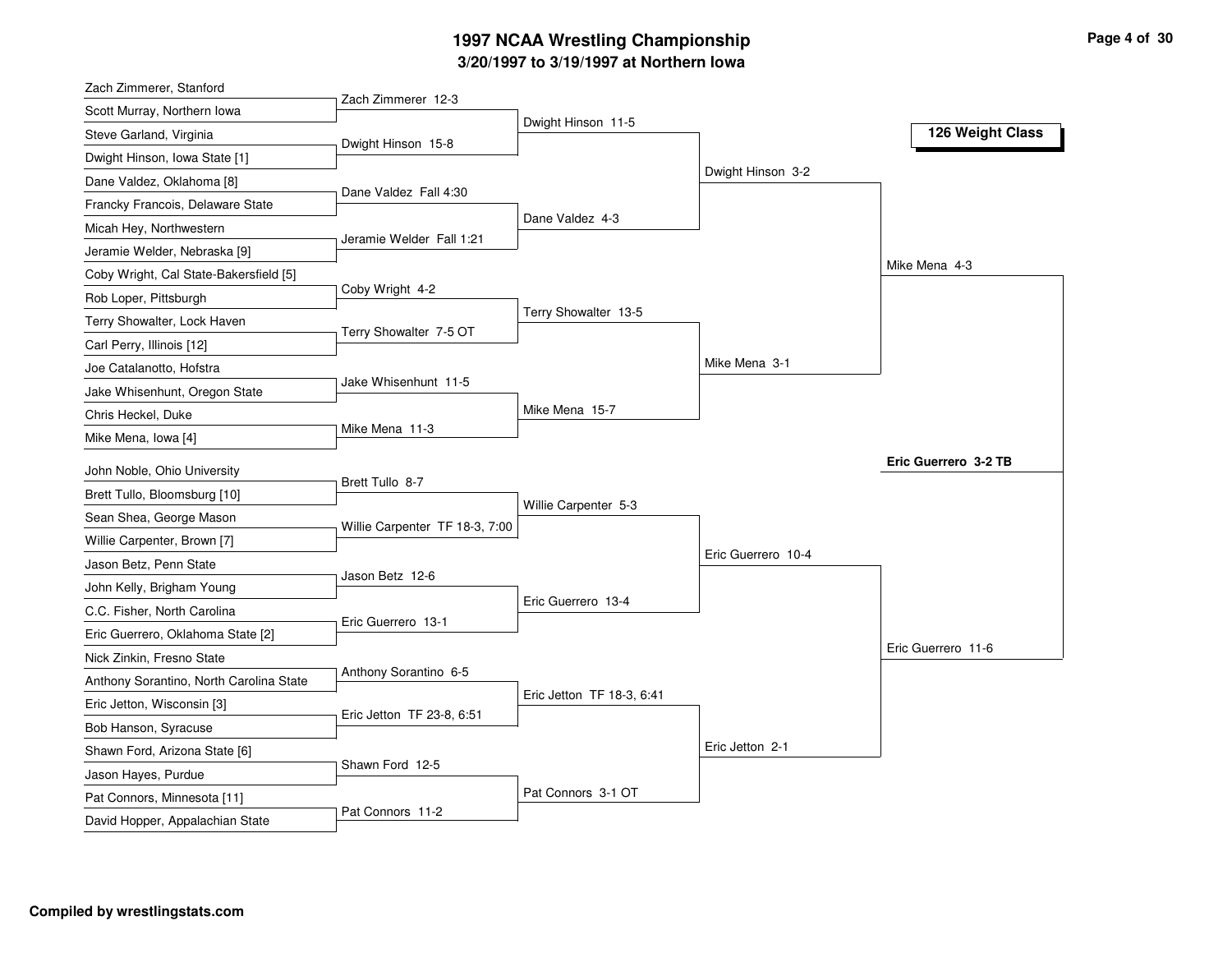## **3/20/1997 to 3/19/1997 at Northern Iowa 1997 NCAA Wrestling Championship Page <sup>5</sup> of <sup>30</sup>**

| Hopper, Appalachian State |                               |                |                       |               |                     |                                          |                                        |
|---------------------------|-------------------------------|----------------|-----------------------|---------------|---------------------|------------------------------------------|----------------------------------------|
| Hayes, Purdue             | Hayes 6-2                     |                |                       |               |                     |                                          |                                        |
|                           |                               | Wright 5-1     |                       |               |                     | <b>126 Consolation Bracket</b>           |                                        |
|                           | Wright, Cal State-Bakersfield |                |                       |               |                     |                                          |                                        |
| Hanson, Syracuse          |                               |                | Wright 6-0            |               |                     |                                          |                                        |
| Zinkin, Fresno State      | Zinkin 3-2                    |                |                       | Wright 4-2    |                     |                                          |                                        |
|                           |                               | Whisenhunt 7-2 |                       |               |                     |                                          |                                        |
|                           | Whisenhunt, Oregon State      |                | Carpenter, Brown      |               |                     |                                          |                                        |
| Fisher, North Carolina    |                               |                |                       |               | Wright 5-4          |                                          |                                        |
| Kelly, Brigham Young      | Kelly 11-8                    |                |                       |               |                     |                                          | Hinson 5-1                             |
|                           |                               | Zimmerer 6-3   |                       |               |                     |                                          |                                        |
|                           | Zimmerer, Stanford            |                | Noble 12-5            |               |                     | Hinson, Iowa State                       |                                        |
| Shea, George Mason        |                               |                |                       |               |                     |                                          |                                        |
| Noble, Ohio University    | Noble Fall 2:57               |                |                       | Connors 5-3   |                     |                                          |                                        |
|                           |                               | Noble 6-2      |                       |               | <b>Third Place:</b> | Eric Jetton, Wisconsin 5-3 OT            |                                        |
|                           | Welder, Nebraska              |                | Connors, Minnesota    |               |                     | Fourth Place: Dwight Hinson, Iowa State  |                                        |
| Heckel, Duke              | Heckel DFT 0:31               |                |                       |               | <b>Fifth Place:</b> |                                          | Coby Wright, Cal State-Bakersfield 5-1 |
| Catalanotto, Hofstra      |                               | Heckel 8-5     |                       |               |                     | Sixth Place: Terry Showalter, Lock Haven |                                        |
|                           |                               |                |                       |               |                     |                                          |                                        |
|                           | Sorantino, North Carolina Sta |                | Loper 6-5             |               |                     | Seventh Place: Dane Valdez, Oklahoma 4-3 |                                        |
| Perry, Illinois           | Loper DSQ 6:55                |                |                       |               |                     | Eighth Place: Pat Connors, Minnesota     |                                        |
| Loper, Pittsburgh         |                               | Loper 8-6 OT   |                       | Valdez 3-1    |                     |                                          |                                        |
|                           |                               |                |                       |               |                     |                                          |                                        |
|                           | Ford, Arizona State           |                | Valdez, Oklahoma      |               |                     |                                          |                                        |
| Hey, Northwestern         | Hey 2-1                       |                |                       |               | Showalter 8-7       |                                          |                                        |
| Francois, Delaware State  |                               | Tullo 10-3     |                       |               |                     |                                          | Jetton TF 15-0, 4:38                   |
|                           |                               |                |                       |               | Jetton, Wisconsin   |                                          |                                        |
|                           | Tullo, Bloomsburg             |                |                       |               |                     |                                          |                                        |
| Garland, Virginia         | Murray 12-2                   |                | Betz 4-3              |               |                     |                                          |                                        |
| Murray, Northern Iowa     |                               |                |                       | Showalter 4-3 |                     |                                          |                                        |
|                           |                               | Betz 11-2      |                       |               |                     |                                          |                                        |
|                           | Betz, Penn State              |                | Showalter, Lock Haven |               |                     |                                          |                                        |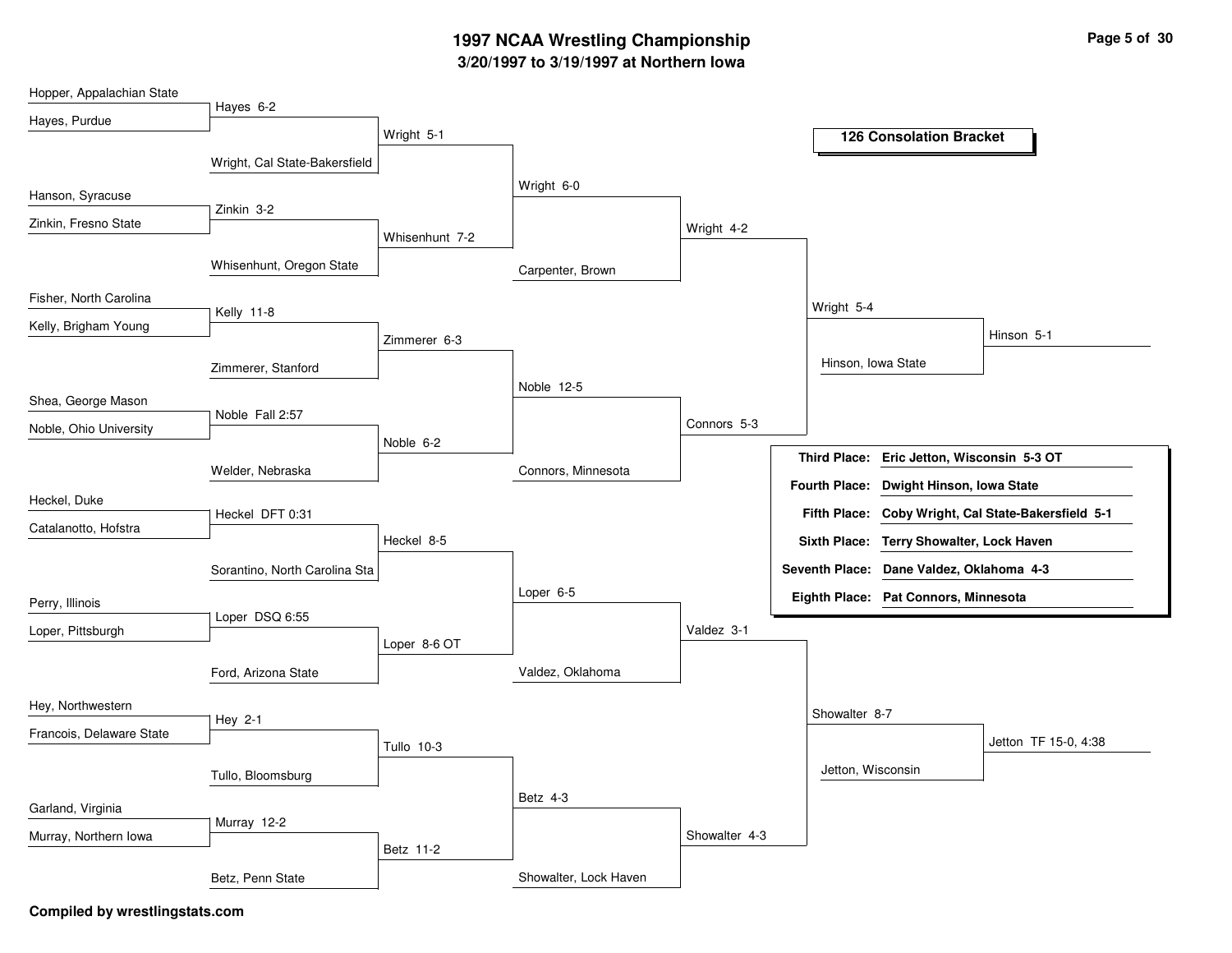**No Pigtails Bouts for 126 Weight Class**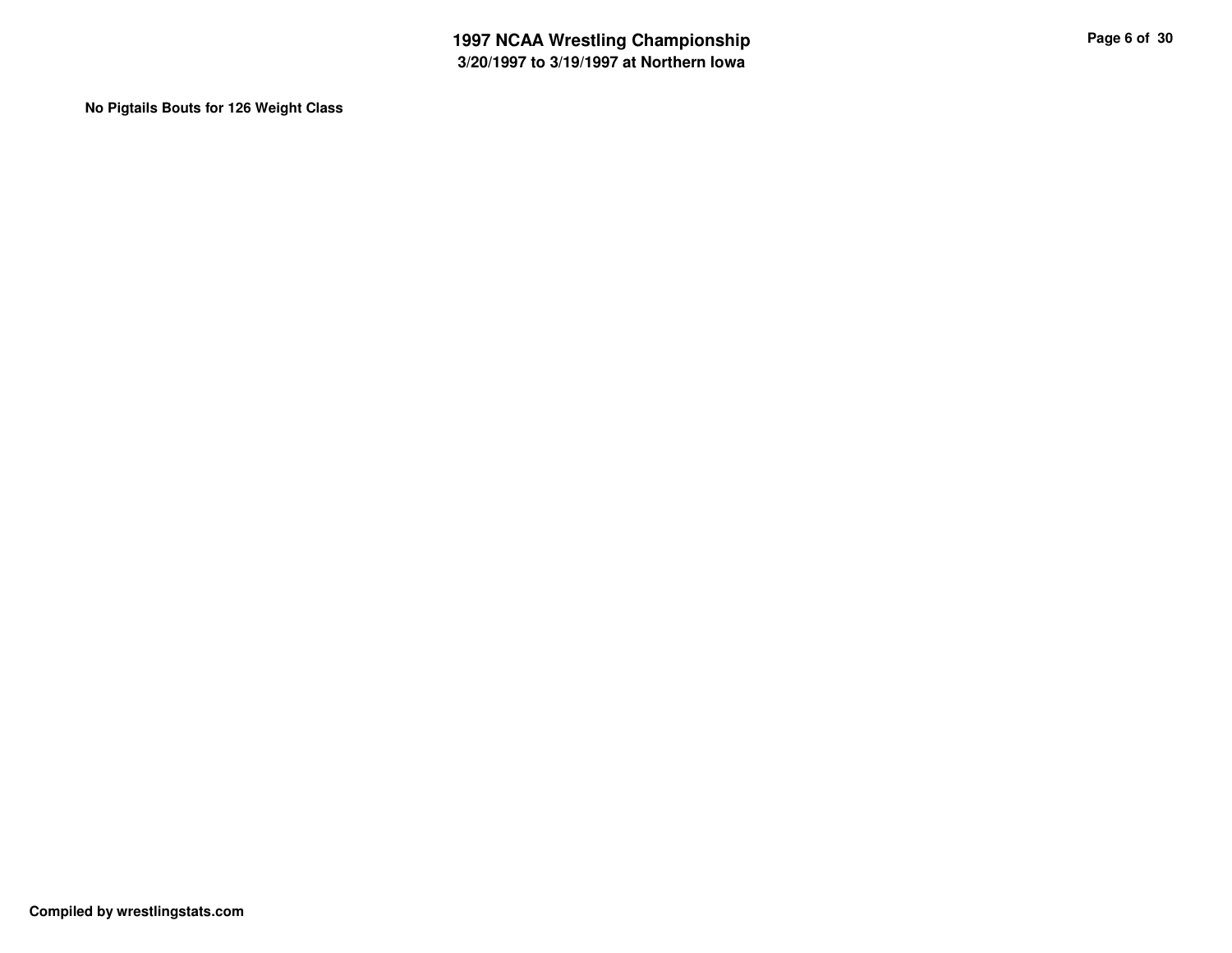### **3/20/1997 to 3/19/1997 at Northern Iowa 1997 NCAA Wrestling Championship Page <sup>7</sup> of <sup>30</sup>**

| Ed Schillig 13-4<br>Ed Schillig, Ohio University<br>Jeff Bucher 7-5 OT<br>134 Weight Class<br>Jeff Bucher, Ohio State [8]<br>Jeff Bucher 2-1<br>Jason Nase, Rider<br>Mark Ironside 9-8<br>Mark Ironside, Iowa [1]<br>Mark Ironside Fall 4:07<br>John Wells, Eastern Illinois<br>Mark Ironside 19-9<br>Chris Marshall, Clarion<br>Chris Marshall 10-6<br>Jason Mutarelli, Virginia<br>Mark Ironside 8-4<br>Troy Marr, Minnesota [12]<br>Troy Marr 6-4<br>Joey Heckel, Arizona State<br>James Guzzio 7-0<br>James Guzzio, Maryland [5]<br>James Guzzio 14-3<br>Ed Hockenberry, Bloomsburg<br>James Guzzio 3-2<br>Carl Keske, Cornell [4]<br>Carl Keske 5-3<br>Trevor Elliott, Indiana<br>Erik Smith 8-2<br>Erik Smith, Appalachian State<br>Erik Smith<br>Bye<br>Mark Ironside 10-4<br>Brad Canoyer, Nebraska [7]<br>Jason LaMotta 6-4 OT<br>Jason LaMotta, North Carolina<br>Adam Mickiewicz 4-2<br>Adam Mickiewicz, Virginia Military [10]<br>Adam Mickiewicz 4-3<br>Tony Siebert, Illinois<br>Steven Schmidt 4-1<br>Jason Grant, George Mason<br>Biff Walizer 7-3<br>Biff Walizer, Penn State<br>Steven Schmidt 4-1<br>Steven Schmidt, Oklahoma State [2]<br>Steven Schmidt 11-0<br>Mark Perryman, Cal Poly-SLO<br>Steven Schmidt 9-6<br>Yero Washington, Fresno State [3]<br>Yero Washington 16-4<br>John Klessinger, Millersville<br>Yero Washington 11-4<br>Bo Eubanks, Oklahoma<br>Chad Jesko 6-0<br>Chad Jesko, Pittsburgh<br>Jeremy Ensrud 7-5<br>Emilio Nardone, Seton Hall [11]<br>Emilio Nardone 11-1<br>Mark Beebe, Wisconsin<br>Jeremy Ensrud Fall 2:51<br>Bye<br>Jeremy Ensrud | Sean O'Hara, Pennsylvania [9] |  |  |
|---------------------------------------------------------------------------------------------------------------------------------------------------------------------------------------------------------------------------------------------------------------------------------------------------------------------------------------------------------------------------------------------------------------------------------------------------------------------------------------------------------------------------------------------------------------------------------------------------------------------------------------------------------------------------------------------------------------------------------------------------------------------------------------------------------------------------------------------------------------------------------------------------------------------------------------------------------------------------------------------------------------------------------------------------------------------------------------------------------------------------------------------------------------------------------------------------------------------------------------------------------------------------------------------------------------------------------------------------------------------------------------------------------------------------------------------------------------------------------------------------------------------------------------------------------------------------------------------|-------------------------------|--|--|
|                                                                                                                                                                                                                                                                                                                                                                                                                                                                                                                                                                                                                                                                                                                                                                                                                                                                                                                                                                                                                                                                                                                                                                                                                                                                                                                                                                                                                                                                                                                                                                                             |                               |  |  |
|                                                                                                                                                                                                                                                                                                                                                                                                                                                                                                                                                                                                                                                                                                                                                                                                                                                                                                                                                                                                                                                                                                                                                                                                                                                                                                                                                                                                                                                                                                                                                                                             |                               |  |  |
|                                                                                                                                                                                                                                                                                                                                                                                                                                                                                                                                                                                                                                                                                                                                                                                                                                                                                                                                                                                                                                                                                                                                                                                                                                                                                                                                                                                                                                                                                                                                                                                             |                               |  |  |
|                                                                                                                                                                                                                                                                                                                                                                                                                                                                                                                                                                                                                                                                                                                                                                                                                                                                                                                                                                                                                                                                                                                                                                                                                                                                                                                                                                                                                                                                                                                                                                                             |                               |  |  |
|                                                                                                                                                                                                                                                                                                                                                                                                                                                                                                                                                                                                                                                                                                                                                                                                                                                                                                                                                                                                                                                                                                                                                                                                                                                                                                                                                                                                                                                                                                                                                                                             |                               |  |  |
|                                                                                                                                                                                                                                                                                                                                                                                                                                                                                                                                                                                                                                                                                                                                                                                                                                                                                                                                                                                                                                                                                                                                                                                                                                                                                                                                                                                                                                                                                                                                                                                             |                               |  |  |
|                                                                                                                                                                                                                                                                                                                                                                                                                                                                                                                                                                                                                                                                                                                                                                                                                                                                                                                                                                                                                                                                                                                                                                                                                                                                                                                                                                                                                                                                                                                                                                                             |                               |  |  |
|                                                                                                                                                                                                                                                                                                                                                                                                                                                                                                                                                                                                                                                                                                                                                                                                                                                                                                                                                                                                                                                                                                                                                                                                                                                                                                                                                                                                                                                                                                                                                                                             |                               |  |  |
|                                                                                                                                                                                                                                                                                                                                                                                                                                                                                                                                                                                                                                                                                                                                                                                                                                                                                                                                                                                                                                                                                                                                                                                                                                                                                                                                                                                                                                                                                                                                                                                             |                               |  |  |
|                                                                                                                                                                                                                                                                                                                                                                                                                                                                                                                                                                                                                                                                                                                                                                                                                                                                                                                                                                                                                                                                                                                                                                                                                                                                                                                                                                                                                                                                                                                                                                                             |                               |  |  |
|                                                                                                                                                                                                                                                                                                                                                                                                                                                                                                                                                                                                                                                                                                                                                                                                                                                                                                                                                                                                                                                                                                                                                                                                                                                                                                                                                                                                                                                                                                                                                                                             |                               |  |  |
|                                                                                                                                                                                                                                                                                                                                                                                                                                                                                                                                                                                                                                                                                                                                                                                                                                                                                                                                                                                                                                                                                                                                                                                                                                                                                                                                                                                                                                                                                                                                                                                             |                               |  |  |
|                                                                                                                                                                                                                                                                                                                                                                                                                                                                                                                                                                                                                                                                                                                                                                                                                                                                                                                                                                                                                                                                                                                                                                                                                                                                                                                                                                                                                                                                                                                                                                                             |                               |  |  |
|                                                                                                                                                                                                                                                                                                                                                                                                                                                                                                                                                                                                                                                                                                                                                                                                                                                                                                                                                                                                                                                                                                                                                                                                                                                                                                                                                                                                                                                                                                                                                                                             |                               |  |  |
|                                                                                                                                                                                                                                                                                                                                                                                                                                                                                                                                                                                                                                                                                                                                                                                                                                                                                                                                                                                                                                                                                                                                                                                                                                                                                                                                                                                                                                                                                                                                                                                             |                               |  |  |
|                                                                                                                                                                                                                                                                                                                                                                                                                                                                                                                                                                                                                                                                                                                                                                                                                                                                                                                                                                                                                                                                                                                                                                                                                                                                                                                                                                                                                                                                                                                                                                                             |                               |  |  |
|                                                                                                                                                                                                                                                                                                                                                                                                                                                                                                                                                                                                                                                                                                                                                                                                                                                                                                                                                                                                                                                                                                                                                                                                                                                                                                                                                                                                                                                                                                                                                                                             |                               |  |  |
|                                                                                                                                                                                                                                                                                                                                                                                                                                                                                                                                                                                                                                                                                                                                                                                                                                                                                                                                                                                                                                                                                                                                                                                                                                                                                                                                                                                                                                                                                                                                                                                             |                               |  |  |
|                                                                                                                                                                                                                                                                                                                                                                                                                                                                                                                                                                                                                                                                                                                                                                                                                                                                                                                                                                                                                                                                                                                                                                                                                                                                                                                                                                                                                                                                                                                                                                                             |                               |  |  |
|                                                                                                                                                                                                                                                                                                                                                                                                                                                                                                                                                                                                                                                                                                                                                                                                                                                                                                                                                                                                                                                                                                                                                                                                                                                                                                                                                                                                                                                                                                                                                                                             |                               |  |  |
|                                                                                                                                                                                                                                                                                                                                                                                                                                                                                                                                                                                                                                                                                                                                                                                                                                                                                                                                                                                                                                                                                                                                                                                                                                                                                                                                                                                                                                                                                                                                                                                             |                               |  |  |
|                                                                                                                                                                                                                                                                                                                                                                                                                                                                                                                                                                                                                                                                                                                                                                                                                                                                                                                                                                                                                                                                                                                                                                                                                                                                                                                                                                                                                                                                                                                                                                                             |                               |  |  |
|                                                                                                                                                                                                                                                                                                                                                                                                                                                                                                                                                                                                                                                                                                                                                                                                                                                                                                                                                                                                                                                                                                                                                                                                                                                                                                                                                                                                                                                                                                                                                                                             |                               |  |  |
|                                                                                                                                                                                                                                                                                                                                                                                                                                                                                                                                                                                                                                                                                                                                                                                                                                                                                                                                                                                                                                                                                                                                                                                                                                                                                                                                                                                                                                                                                                                                                                                             |                               |  |  |
|                                                                                                                                                                                                                                                                                                                                                                                                                                                                                                                                                                                                                                                                                                                                                                                                                                                                                                                                                                                                                                                                                                                                                                                                                                                                                                                                                                                                                                                                                                                                                                                             |                               |  |  |
|                                                                                                                                                                                                                                                                                                                                                                                                                                                                                                                                                                                                                                                                                                                                                                                                                                                                                                                                                                                                                                                                                                                                                                                                                                                                                                                                                                                                                                                                                                                                                                                             |                               |  |  |
|                                                                                                                                                                                                                                                                                                                                                                                                                                                                                                                                                                                                                                                                                                                                                                                                                                                                                                                                                                                                                                                                                                                                                                                                                                                                                                                                                                                                                                                                                                                                                                                             |                               |  |  |
|                                                                                                                                                                                                                                                                                                                                                                                                                                                                                                                                                                                                                                                                                                                                                                                                                                                                                                                                                                                                                                                                                                                                                                                                                                                                                                                                                                                                                                                                                                                                                                                             |                               |  |  |
|                                                                                                                                                                                                                                                                                                                                                                                                                                                                                                                                                                                                                                                                                                                                                                                                                                                                                                                                                                                                                                                                                                                                                                                                                                                                                                                                                                                                                                                                                                                                                                                             |                               |  |  |
|                                                                                                                                                                                                                                                                                                                                                                                                                                                                                                                                                                                                                                                                                                                                                                                                                                                                                                                                                                                                                                                                                                                                                                                                                                                                                                                                                                                                                                                                                                                                                                                             |                               |  |  |
|                                                                                                                                                                                                                                                                                                                                                                                                                                                                                                                                                                                                                                                                                                                                                                                                                                                                                                                                                                                                                                                                                                                                                                                                                                                                                                                                                                                                                                                                                                                                                                                             | Jeremy Ensrud, Oregon [6]     |  |  |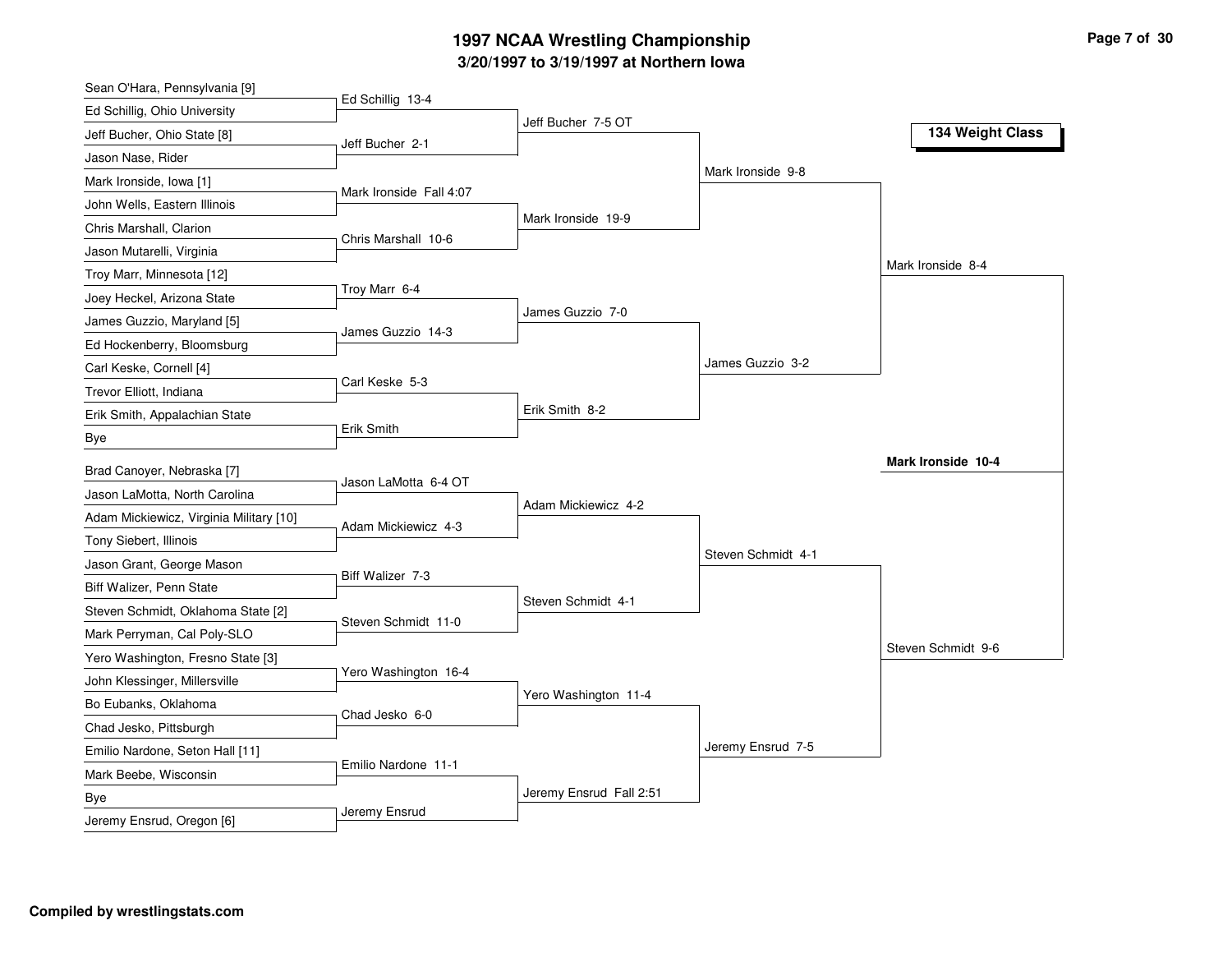## **3/20/1997 to 3/19/1997 at Northern Iowa 1997 NCAA Wrestling Championship Page <sup>8</sup> of <sup>30</sup>**

| Bye                      | Beebe                     |                     |                               |                      |                      |                                         |                                         |
|--------------------------|---------------------------|---------------------|-------------------------------|----------------------|----------------------|-----------------------------------------|-----------------------------------------|
| Beebe, Wisconsin         |                           |                     |                               |                      |                      |                                         |                                         |
|                          |                           | Marr 7-5            |                               |                      |                      | <b>134 Consolation Bracket</b>          |                                         |
|                          | Marr, Minnesota           |                     |                               |                      |                      |                                         |                                         |
| Eubanks, Oklahoma        |                           |                     | Keske 9-4                     |                      |                      |                                         |                                         |
| Klessinger, Millersville | Eubanks 7-3               |                     |                               | Keske 1-0            |                      |                                         |                                         |
|                          |                           | Keske TF 15-0, 4:55 |                               |                      |                      |                                         |                                         |
|                          | Keske, Cornell            |                     | Mickiewicz, Virginia Military |                      |                      |                                         |                                         |
| Perryman, Cal Poly-SLO   |                           |                     |                               |                      | Washington 9-3       |                                         |                                         |
| Grant, George Mason      | Grant Fall 6:51           |                     |                               |                      |                      |                                         |                                         |
|                          |                           | Grant 5-2           |                               |                      |                      |                                         | Washington 10-8 OT                      |
|                          | Schillig, Ohio University |                     |                               |                      | Guzzio, Maryland     |                                         |                                         |
| Siebert, Illinois        |                           |                     | Canoyer 11-3                  |                      |                      |                                         |                                         |
| Canoyer, Nebraska        | Canoyer 10-3              |                     |                               | Washington Fall 2:04 |                      |                                         |                                         |
|                          |                           | Canoyer 4-3         |                               |                      |                      |                                         |                                         |
|                          | Marshall, Clarion         |                     | Washington, Fresno State      |                      | <b>Third Place:</b>  |                                         | Yero Washington, Fresno State Fall 4:36 |
| Bye                      |                           |                     |                               |                      | <b>Fourth Place:</b> | Jeremy Ensrud, Oregon                   |                                         |
| Elliott, Indiana         | Elliott                   |                     |                               |                      |                      | Fifth Place: James Guzzio, Maryland 7-6 |                                         |
|                          |                           | Jesko 5-1           |                               |                      | <b>Sixth Place:</b>  | Joey Heckel, Arizona State              |                                         |
|                          | Jesko, Pittsburgh         |                     |                               |                      |                      | Seventh Place: Carl Keske, Cornell 3-1  |                                         |
| Hockenberry, Bloomsburg  |                           |                     | Heckel 4-3                    |                      |                      | Eighth Place: Jason Nase, Rider         |                                         |
| Heckel, Arizona State    | Heckel 6-2                |                     |                               | Heckel 3-2           |                      |                                         |                                         |
|                          |                           | Heckel 6-3          |                               |                      |                      |                                         |                                         |
|                          | Nardone, Seton Hall       |                     | Bucher, Ohio State            |                      |                      |                                         |                                         |
| Mutarelli, Virginia      |                           |                     |                               |                      |                      |                                         |                                         |
|                          | Mutarelli 12-4            |                     |                               |                      | Heckel 4-2           |                                         |                                         |
| Wells, Eastern Illinois  |                           | Mutarelli 14-3      |                               |                      |                      |                                         | Ensrud Fall 3:39                        |
|                          | LaMotta, North Carolina   |                     |                               |                      | Ensrud, Oregon       |                                         |                                         |
|                          |                           |                     | Nase 8-0                      |                      |                      |                                         |                                         |
| Nase, Rider              | Nase 8-5                  |                     |                               |                      |                      |                                         |                                         |
| O'Hara, Pennsylvania     |                           | Nase 5-4 TB         |                               | Nase 3-1 OT          |                      |                                         |                                         |
|                          |                           |                     | Smith, Appalachian State      |                      |                      |                                         |                                         |
|                          | Walizer, Penn State       |                     |                               |                      |                      |                                         |                                         |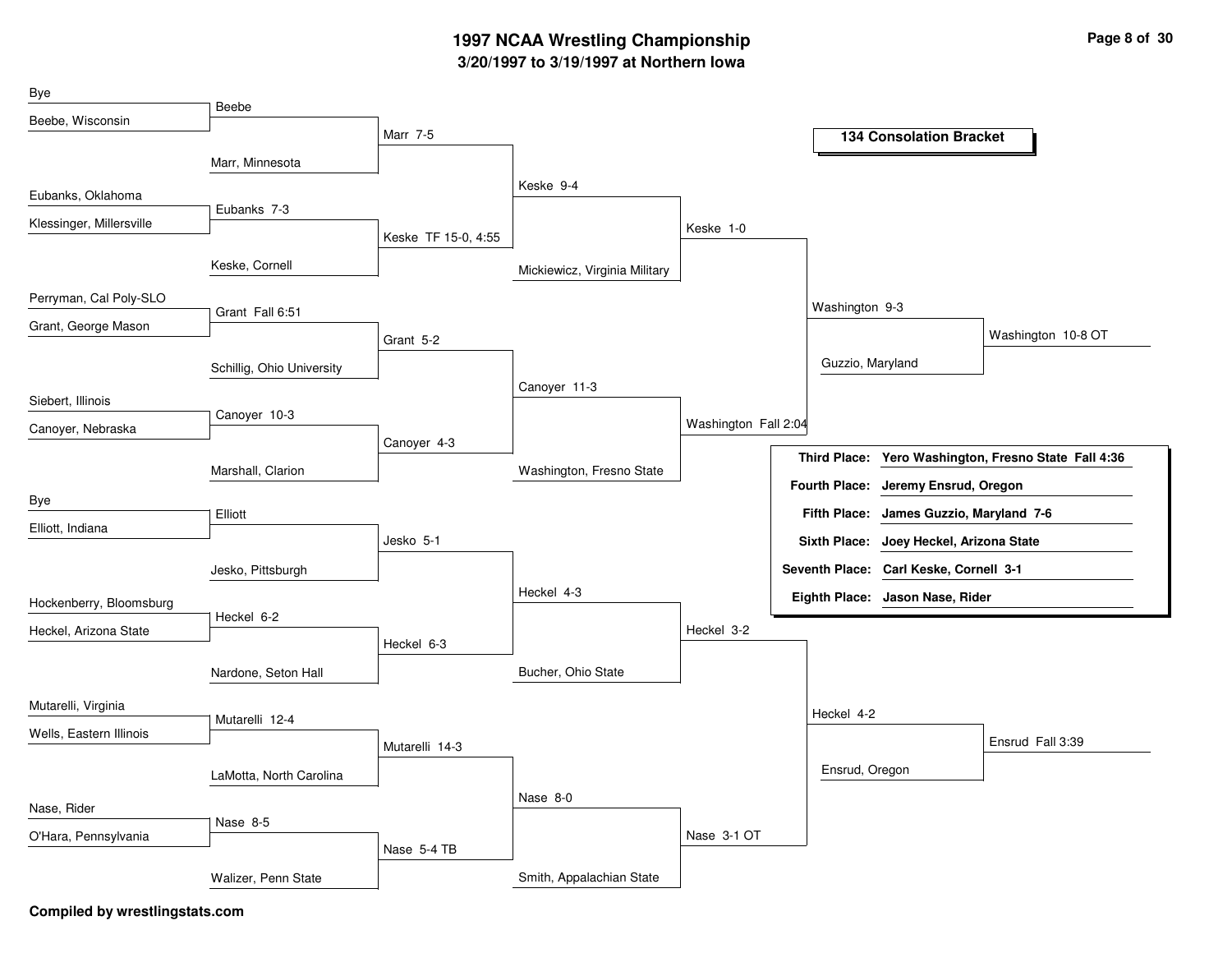**No Pigtails Bouts for 134 Weight Class**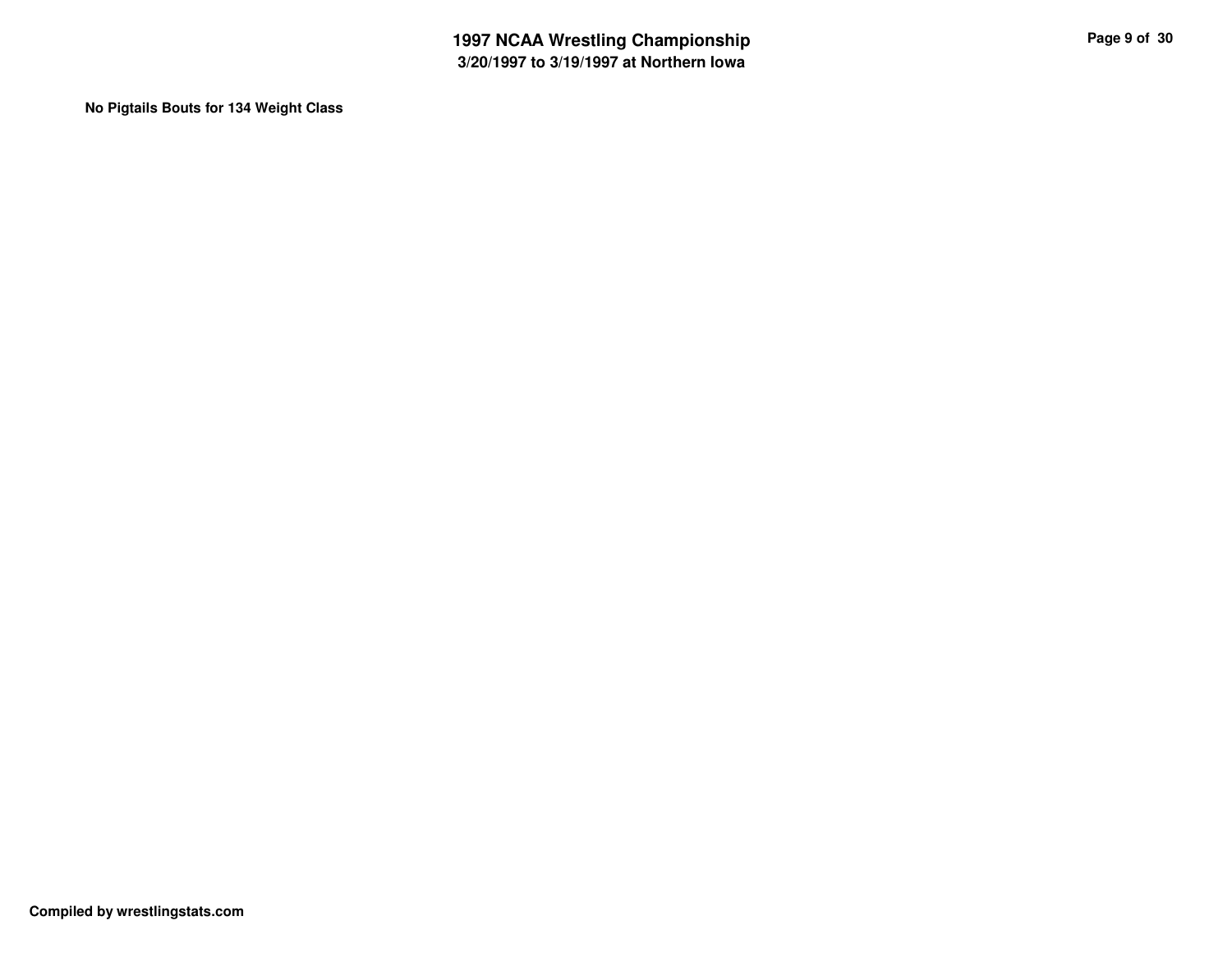## **3/20/1997 to 3/19/1997 at Northern Iowa 1997 NCAA Wrestling Championship Page <sup>10</sup> of <sup>30</sup>**

| Chris Ayres 13-3<br>Trey Burlingame, North Carolina-Greensboro<br>Cary Kolat 14-5<br>142 Weight Class<br>Cary Kolat, Lock Haven [1]<br>Cary Kolat Fall 1:45<br>Oliver Salud, California-Davis<br>Cary Kolat Fall 2:34<br>Clint Musser, Penn State [9]<br>Beau Weiner 5-5 TB<br>Beau Weiner, Stanford<br>Brett Matter 11-3<br>Brett Matter, Pennsylvania [8]<br>Brett Matter 7-0<br>Tim Stringer, Eastern Illinois<br>Cary Kolat 10-3<br>Tracy Brown, Arizona State<br>Tom Tomeo 3-1 OT<br>Tom Tomeo, Clarion<br>Scott Reyna Fall 6:25<br>Jon Vaughn, Illinois<br>Scott Reyna 5-2<br>Scott Reyna, Oklahoma State [4]<br>Scott Reyna 9-6<br>Shane Mack, Maryland<br>Brendan Buckley 11-7<br>Brendan Buckley, Fresno State [5]<br>Brendan Buckley 9-3<br>Khalil Abdul-Malik, North Carolina [12]<br>Khalil Abdul-Malik 11-3<br>Nick Maravich, Duquesne<br>Cary Kolat 6-2<br>Mike Harp, Missouri<br>Frank Laccone DFT<br>Frank Laccone, Purdue<br>Roger Chandler 12-2<br>Roger Chandler, Indiana [2]<br>Roger Chandler Fall 1:19<br>Jeff Tufano, Wyoming<br>Roger Chandler TF 15-0, 7:00<br>Francis Dunn, Rider<br>Francis Dunn 5-2<br>Casey Cunningham, Central Michigan [7]<br>Francis Dunn 3-2<br>Brad Fenske, Army [10]<br>Brad Fenske 6-5<br>Russell Read, Boston University<br>Roger Chandler 10-4<br>Shawn Enright, Ohio University<br>Jason Davids Fall 3:26<br>Jason Davids, Minnesota [3]<br>Jason Davids 4-2<br>David Maldonado, Iowa State<br>Kasey Gilliss Fall 0:37<br>Kasey Gilliss, Iowa<br>Jason Davids 16-7<br>Pat Coyle, James Madison<br>Steve Feckanin Fall 3:51<br>Steve Feckanin, Edinboro [11]<br>Jason Ramstetter 3-1 TB<br>Jason Ramstetter, Cal State-Bakersfield [6]<br>Jason Ramstetter 10-9 | Chris Ayres, Lehigh |  |  |
|-----------------------------------------------------------------------------------------------------------------------------------------------------------------------------------------------------------------------------------------------------------------------------------------------------------------------------------------------------------------------------------------------------------------------------------------------------------------------------------------------------------------------------------------------------------------------------------------------------------------------------------------------------------------------------------------------------------------------------------------------------------------------------------------------------------------------------------------------------------------------------------------------------------------------------------------------------------------------------------------------------------------------------------------------------------------------------------------------------------------------------------------------------------------------------------------------------------------------------------------------------------------------------------------------------------------------------------------------------------------------------------------------------------------------------------------------------------------------------------------------------------------------------------------------------------------------------------------------------------------------------------------------------------------------------------------------------------------------|---------------------|--|--|
|                                                                                                                                                                                                                                                                                                                                                                                                                                                                                                                                                                                                                                                                                                                                                                                                                                                                                                                                                                                                                                                                                                                                                                                                                                                                                                                                                                                                                                                                                                                                                                                                                                                                                                                       |                     |  |  |
|                                                                                                                                                                                                                                                                                                                                                                                                                                                                                                                                                                                                                                                                                                                                                                                                                                                                                                                                                                                                                                                                                                                                                                                                                                                                                                                                                                                                                                                                                                                                                                                                                                                                                                                       |                     |  |  |
|                                                                                                                                                                                                                                                                                                                                                                                                                                                                                                                                                                                                                                                                                                                                                                                                                                                                                                                                                                                                                                                                                                                                                                                                                                                                                                                                                                                                                                                                                                                                                                                                                                                                                                                       |                     |  |  |
|                                                                                                                                                                                                                                                                                                                                                                                                                                                                                                                                                                                                                                                                                                                                                                                                                                                                                                                                                                                                                                                                                                                                                                                                                                                                                                                                                                                                                                                                                                                                                                                                                                                                                                                       |                     |  |  |
|                                                                                                                                                                                                                                                                                                                                                                                                                                                                                                                                                                                                                                                                                                                                                                                                                                                                                                                                                                                                                                                                                                                                                                                                                                                                                                                                                                                                                                                                                                                                                                                                                                                                                                                       |                     |  |  |
|                                                                                                                                                                                                                                                                                                                                                                                                                                                                                                                                                                                                                                                                                                                                                                                                                                                                                                                                                                                                                                                                                                                                                                                                                                                                                                                                                                                                                                                                                                                                                                                                                                                                                                                       |                     |  |  |
|                                                                                                                                                                                                                                                                                                                                                                                                                                                                                                                                                                                                                                                                                                                                                                                                                                                                                                                                                                                                                                                                                                                                                                                                                                                                                                                                                                                                                                                                                                                                                                                                                                                                                                                       |                     |  |  |
|                                                                                                                                                                                                                                                                                                                                                                                                                                                                                                                                                                                                                                                                                                                                                                                                                                                                                                                                                                                                                                                                                                                                                                                                                                                                                                                                                                                                                                                                                                                                                                                                                                                                                                                       |                     |  |  |
|                                                                                                                                                                                                                                                                                                                                                                                                                                                                                                                                                                                                                                                                                                                                                                                                                                                                                                                                                                                                                                                                                                                                                                                                                                                                                                                                                                                                                                                                                                                                                                                                                                                                                                                       |                     |  |  |
|                                                                                                                                                                                                                                                                                                                                                                                                                                                                                                                                                                                                                                                                                                                                                                                                                                                                                                                                                                                                                                                                                                                                                                                                                                                                                                                                                                                                                                                                                                                                                                                                                                                                                                                       |                     |  |  |
|                                                                                                                                                                                                                                                                                                                                                                                                                                                                                                                                                                                                                                                                                                                                                                                                                                                                                                                                                                                                                                                                                                                                                                                                                                                                                                                                                                                                                                                                                                                                                                                                                                                                                                                       |                     |  |  |
|                                                                                                                                                                                                                                                                                                                                                                                                                                                                                                                                                                                                                                                                                                                                                                                                                                                                                                                                                                                                                                                                                                                                                                                                                                                                                                                                                                                                                                                                                                                                                                                                                                                                                                                       |                     |  |  |
|                                                                                                                                                                                                                                                                                                                                                                                                                                                                                                                                                                                                                                                                                                                                                                                                                                                                                                                                                                                                                                                                                                                                                                                                                                                                                                                                                                                                                                                                                                                                                                                                                                                                                                                       |                     |  |  |
|                                                                                                                                                                                                                                                                                                                                                                                                                                                                                                                                                                                                                                                                                                                                                                                                                                                                                                                                                                                                                                                                                                                                                                                                                                                                                                                                                                                                                                                                                                                                                                                                                                                                                                                       |                     |  |  |
|                                                                                                                                                                                                                                                                                                                                                                                                                                                                                                                                                                                                                                                                                                                                                                                                                                                                                                                                                                                                                                                                                                                                                                                                                                                                                                                                                                                                                                                                                                                                                                                                                                                                                                                       |                     |  |  |
|                                                                                                                                                                                                                                                                                                                                                                                                                                                                                                                                                                                                                                                                                                                                                                                                                                                                                                                                                                                                                                                                                                                                                                                                                                                                                                                                                                                                                                                                                                                                                                                                                                                                                                                       |                     |  |  |
|                                                                                                                                                                                                                                                                                                                                                                                                                                                                                                                                                                                                                                                                                                                                                                                                                                                                                                                                                                                                                                                                                                                                                                                                                                                                                                                                                                                                                                                                                                                                                                                                                                                                                                                       |                     |  |  |
|                                                                                                                                                                                                                                                                                                                                                                                                                                                                                                                                                                                                                                                                                                                                                                                                                                                                                                                                                                                                                                                                                                                                                                                                                                                                                                                                                                                                                                                                                                                                                                                                                                                                                                                       |                     |  |  |
|                                                                                                                                                                                                                                                                                                                                                                                                                                                                                                                                                                                                                                                                                                                                                                                                                                                                                                                                                                                                                                                                                                                                                                                                                                                                                                                                                                                                                                                                                                                                                                                                                                                                                                                       |                     |  |  |
|                                                                                                                                                                                                                                                                                                                                                                                                                                                                                                                                                                                                                                                                                                                                                                                                                                                                                                                                                                                                                                                                                                                                                                                                                                                                                                                                                                                                                                                                                                                                                                                                                                                                                                                       |                     |  |  |
|                                                                                                                                                                                                                                                                                                                                                                                                                                                                                                                                                                                                                                                                                                                                                                                                                                                                                                                                                                                                                                                                                                                                                                                                                                                                                                                                                                                                                                                                                                                                                                                                                                                                                                                       |                     |  |  |
|                                                                                                                                                                                                                                                                                                                                                                                                                                                                                                                                                                                                                                                                                                                                                                                                                                                                                                                                                                                                                                                                                                                                                                                                                                                                                                                                                                                                                                                                                                                                                                                                                                                                                                                       |                     |  |  |
|                                                                                                                                                                                                                                                                                                                                                                                                                                                                                                                                                                                                                                                                                                                                                                                                                                                                                                                                                                                                                                                                                                                                                                                                                                                                                                                                                                                                                                                                                                                                                                                                                                                                                                                       |                     |  |  |
|                                                                                                                                                                                                                                                                                                                                                                                                                                                                                                                                                                                                                                                                                                                                                                                                                                                                                                                                                                                                                                                                                                                                                                                                                                                                                                                                                                                                                                                                                                                                                                                                                                                                                                                       |                     |  |  |
|                                                                                                                                                                                                                                                                                                                                                                                                                                                                                                                                                                                                                                                                                                                                                                                                                                                                                                                                                                                                                                                                                                                                                                                                                                                                                                                                                                                                                                                                                                                                                                                                                                                                                                                       |                     |  |  |
|                                                                                                                                                                                                                                                                                                                                                                                                                                                                                                                                                                                                                                                                                                                                                                                                                                                                                                                                                                                                                                                                                                                                                                                                                                                                                                                                                                                                                                                                                                                                                                                                                                                                                                                       |                     |  |  |
|                                                                                                                                                                                                                                                                                                                                                                                                                                                                                                                                                                                                                                                                                                                                                                                                                                                                                                                                                                                                                                                                                                                                                                                                                                                                                                                                                                                                                                                                                                                                                                                                                                                                                                                       |                     |  |  |
|                                                                                                                                                                                                                                                                                                                                                                                                                                                                                                                                                                                                                                                                                                                                                                                                                                                                                                                                                                                                                                                                                                                                                                                                                                                                                                                                                                                                                                                                                                                                                                                                                                                                                                                       |                     |  |  |
|                                                                                                                                                                                                                                                                                                                                                                                                                                                                                                                                                                                                                                                                                                                                                                                                                                                                                                                                                                                                                                                                                                                                                                                                                                                                                                                                                                                                                                                                                                                                                                                                                                                                                                                       |                     |  |  |
|                                                                                                                                                                                                                                                                                                                                                                                                                                                                                                                                                                                                                                                                                                                                                                                                                                                                                                                                                                                                                                                                                                                                                                                                                                                                                                                                                                                                                                                                                                                                                                                                                                                                                                                       |                     |  |  |
|                                                                                                                                                                                                                                                                                                                                                                                                                                                                                                                                                                                                                                                                                                                                                                                                                                                                                                                                                                                                                                                                                                                                                                                                                                                                                                                                                                                                                                                                                                                                                                                                                                                                                                                       | Dan Covatta, Duke   |  |  |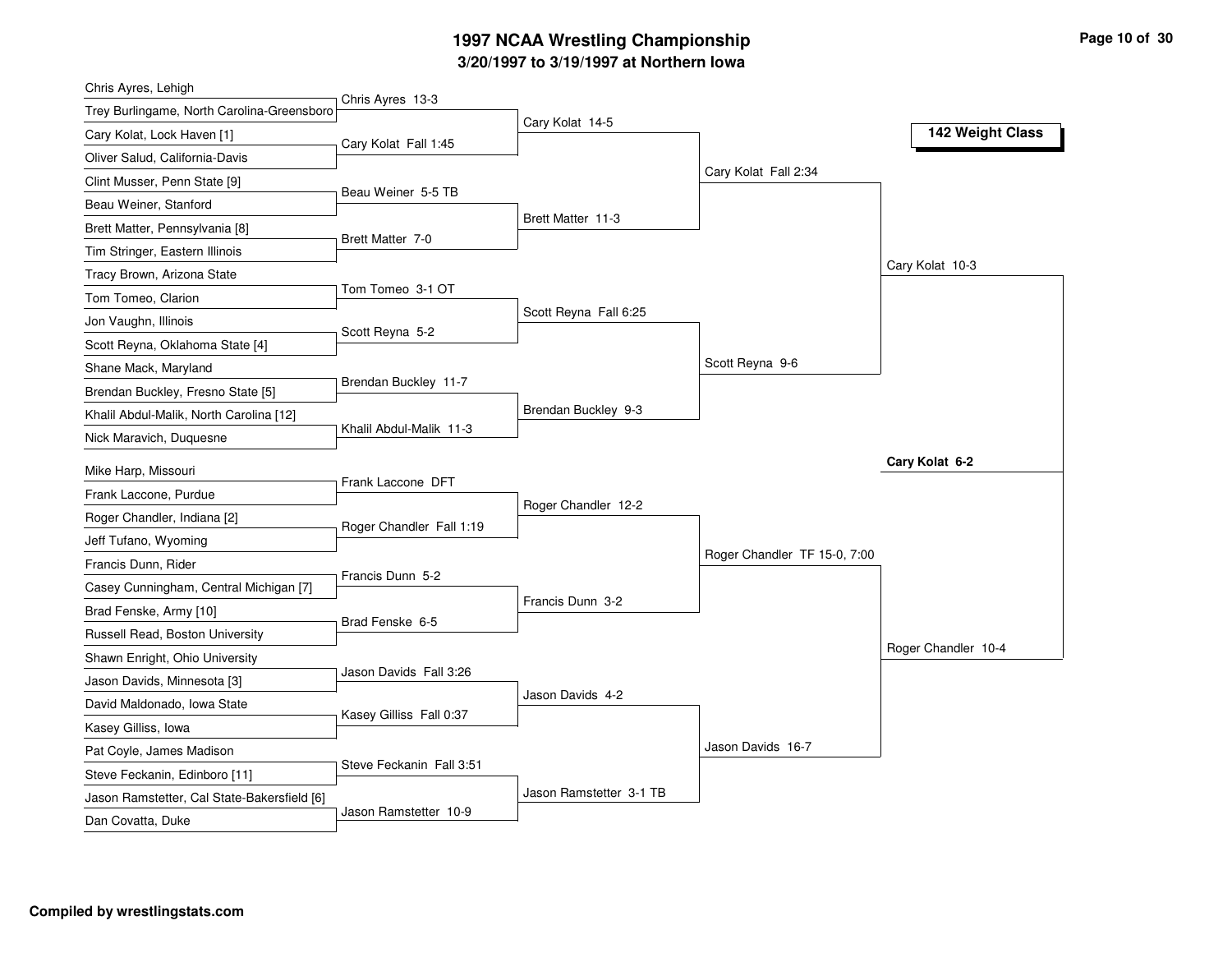## **3/20/1997 to 3/19/1997 at Northern Iowa 1997 NCAA Wrestling Championship Page <sup>11</sup> of <sup>30</sup>**

| Covatta, Duke                  |                             |                      |                             |                   |                     |                                           |                                                          |
|--------------------------------|-----------------------------|----------------------|-----------------------------|-------------------|---------------------|-------------------------------------------|----------------------------------------------------------|
| Coyle, James Madison           | Covatta 12-4                |                      |                             |                   |                     |                                           |                                                          |
|                                |                             | Tomeo 11-5           |                             |                   |                     | <b>142 Consolation Bracket</b>            |                                                          |
|                                | Tomeo, Clarion              |                      |                             |                   |                     |                                           |                                                          |
|                                |                             |                      | Tomeo 4-3 OT                |                   |                     |                                           |                                                          |
| Maldonado, Iowa State          | Maldonado 7-4               |                      |                             |                   |                     |                                           |                                                          |
| Enright, Ohio University       |                             |                      |                             | <b>Dunn 2-0</b>   |                     |                                           |                                                          |
|                                |                             | Abdul-Malik TF 16-1, |                             |                   |                     |                                           |                                                          |
|                                | Abdul-Malik, North Carolina |                      | Dunn, Rider                 |                   |                     |                                           |                                                          |
| Read, Boston University        |                             |                      |                             |                   |                     |                                           |                                                          |
|                                | Cunningham 5-3              |                      |                             |                   | Ramstetter 6-0      |                                           |                                                          |
| Cunningham, Central Michigan   |                             | Ayres 10-8           |                             |                   |                     |                                           | Reyna 10-4                                               |
|                                |                             |                      |                             |                   |                     | Reyna, Oklahoma State                     |                                                          |
|                                | Ayres, Lehigh               |                      | Ayres 13-9                  |                   |                     |                                           |                                                          |
| Tufano, Wyoming                |                             |                      |                             |                   |                     |                                           |                                                          |
| Harp, Missouri                 | Harp 11-6                   |                      |                             | Ramstetter 6-4 OT |                     |                                           |                                                          |
|                                |                             | Harp TF 18-2, 6:48   |                             |                   |                     |                                           |                                                          |
|                                | Weiner, Stanford            |                      | Ramstetter, Cal State-Baker |                   | <b>Third Place:</b> | Jason Davids, Minnesota 6-2               |                                                          |
|                                |                             |                      |                             |                   |                     | Fourth Place: Scott Reyna, Oklahoma State |                                                          |
| Elliott, Slippery Rock         | Mack 10-3                   |                      |                             |                   |                     |                                           | Fifth Place: Jason Ramstetter, Cal State-Bakersfield 2-0 |
| Mack, Maryland                 |                             | Gilliss 17-7         |                             |                   |                     | Sixth Place: Kasey Gilliss, Iowa          |                                                          |
|                                |                             |                      |                             |                   |                     |                                           |                                                          |
|                                | Gilliss, Iowa               |                      |                             |                   |                     |                                           | Seventh Place: Brendan Buckley, Fresno State 12-2        |
| Vaughn, Illinois               |                             |                      | Gilliss Fall 1:05           |                   |                     | Eighth Place: Francis Dunn, Rider         |                                                          |
| Brown, Arizona State           | Vaughn 7-2                  |                      |                             | Gilliss 4-2 OT    |                     |                                           |                                                          |
|                                |                             | Feckanin Fall 6:04   |                             |                   |                     |                                           |                                                          |
|                                | Feckanin, Edinboro          |                      | Matter, Pennsylvania        |                   |                     |                                           |                                                          |
|                                |                             |                      |                             |                   |                     |                                           |                                                          |
| Stringer, Eastern Illinois     | Musser 6-4 OT               |                      |                             |                   | Gilliss 15-4        |                                           |                                                          |
| Musser, Penn State             |                             |                      |                             |                   |                     |                                           | Davids 7-3                                               |
|                                |                             | Musser 19-6          |                             |                   |                     |                                           |                                                          |
|                                | Laccone, Purdue             |                      |                             |                   | Davids, Minnesota   |                                           |                                                          |
| Salud, California-Davis        |                             |                      | Fenske 5-4                  |                   |                     |                                           |                                                          |
|                                | Salud 12-3                  |                      |                             |                   |                     |                                           |                                                          |
| Burlingame, North Carolina-Gre |                             | Fenske Fall 4:53     |                             | Buckley 11-5      |                     |                                           |                                                          |
|                                |                             |                      |                             |                   |                     |                                           |                                                          |
|                                | Fenske, Army                |                      | Buckley, Fresno State       |                   |                     |                                           |                                                          |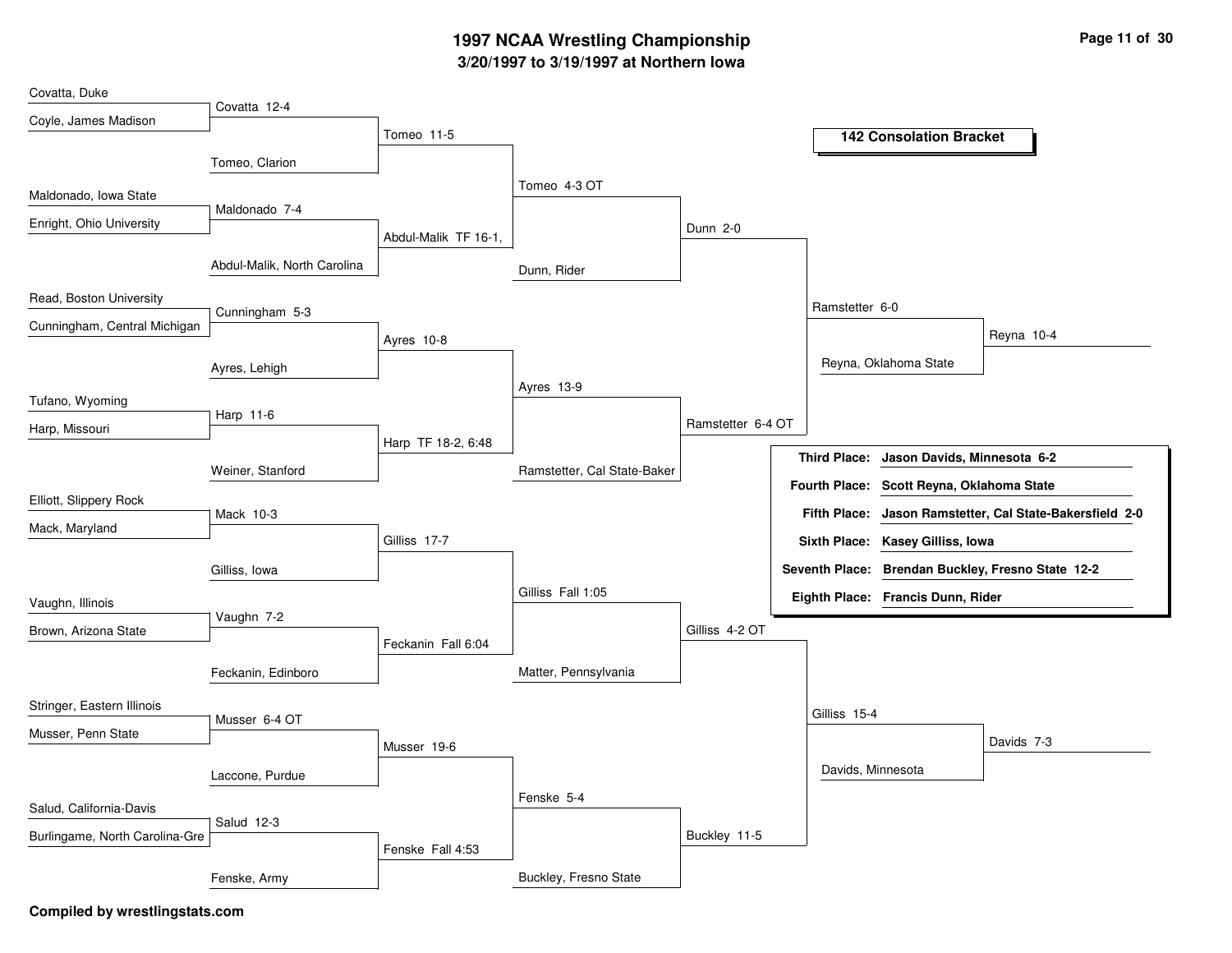## **3/20/1997 to 3/19/1997 at Northern Iowa 1997 NCAA Wrestling Championship Page <sup>12</sup> of <sup>30</sup>**

### **Championship Pigtail Bouts for 142**

Harp 11-3 Mike Harp - Missouri Chris Elliott - Slippery Rock Ayres 9-5 Chris Ayres - Lehigh Dorian Hager - West Virginia **Consolation Pigtail Bouts for 142** Covatta 7-6 Dan Covatta - Duke Dorian Hager - West Virginia Chris Elliott - Slippery Rock

Elliott Fall 5:58

Nick Maravich - Duquesne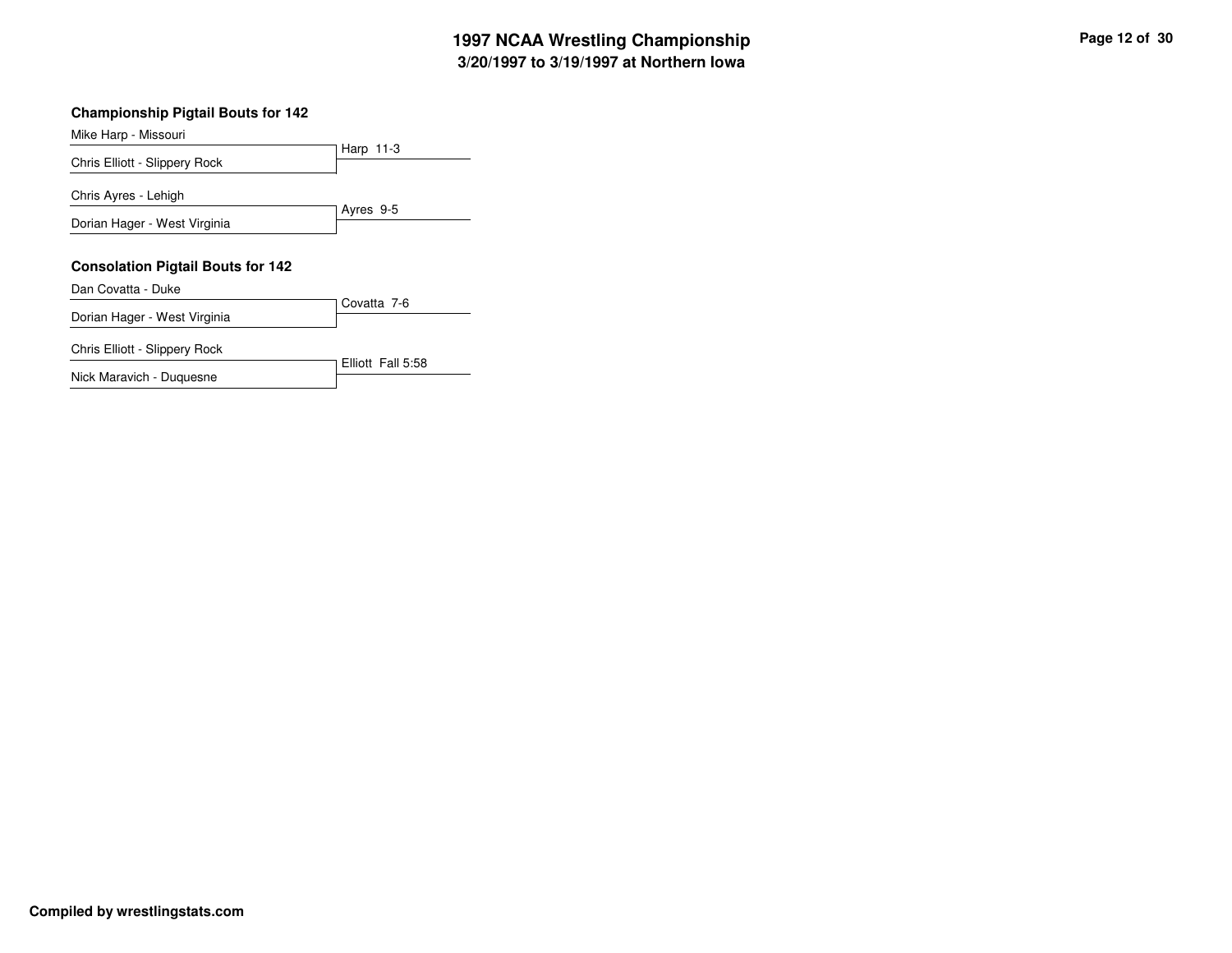## **3/20/1997 to 3/19/1997 at Northern Iowa 1997 NCAA Wrestling Championship Page <sup>13</sup> of <sup>30</sup>**

| Mike Mason, West Virginia [8]            |                                |                                |                       |                         |
|------------------------------------------|--------------------------------|--------------------------------|-----------------------|-------------------------|
| Larry Quisel, Boise State                | Mike Mason 8-4                 |                                |                       |                         |
| Rodney Jones, Oklahoma [9]               | Rodney Jones 11-7              | Mike Mason 10-7                |                       | 150 Weight Class        |
| Mack Rohaly, Duquesne                    |                                |                                |                       |                         |
| Chris Martin, Virginia Tech              |                                |                                | Lincoln McIlravy 19-8 |                         |
| Jim Harshaw, Virginia                    | Jim Harshaw 5-4                |                                |                       |                         |
| Lincoln McIlravy, Iowa [1]               |                                | Lincoln McIlravy TF 20-5, 5:35 |                       |                         |
| Jason Peters, East Stroudsburg           | Lincoln McIlravy TF 24-8, 5:28 |                                |                       |                         |
| Chad Kraft, Minnesota [4]                |                                |                                |                       | Lincoln McIlravy 9-3    |
| Jeff Whalen, Maryland                    | Chad Kraft 12-2                |                                |                       |                         |
| Mickey Griffin, Purdue                   |                                | Chad Kraft 4-1                 |                       |                         |
| Bart Murphy, Pennsylvania                | Mickey Griffin 12-3            |                                |                       |                         |
| Mike Rogers, Lock Haven [5]              |                                |                                | Chad Kraft 3-1        |                         |
| Shad Benton, Penn State                  | Mike Rogers Fall 6:19          |                                |                       |                         |
| Ryan Cunningham, Central Michigan [12]   |                                | Mike Rogers 4-3                |                       |                         |
| Dave Leonardo, Boston University         | Ryan Cunningham 5-4            |                                |                       |                         |
| Marat Vigdorchik, Lehigh                 |                                |                                |                       | Lincoln McIlravy 5-3 OT |
| Craig Welk, Cal Poly-SLO                 | Craig Welk 6-4 OT              |                                |                       |                         |
| Chris Bono, Iowa State [2]               |                                | Chris Bono MT 25-10, 6:32      |                       |                         |
| Michael Douglas, Arizona State           | Chris Bono Fall 5:44           |                                |                       |                         |
| Jimmy Arias, Oklahoma State [10]         |                                |                                | Chris Bono 10-2       |                         |
| Chris Bahr, Northern Iowa                | Jimmy Arias 5-1                |                                |                       |                         |
| Eric Siebert, Illinois [7]               |                                | Eric Siebert 5-3               |                       |                         |
| Joel Dramis, North Carolina State        | Eric Siebert 8-4               |                                |                       |                         |
| Shilo Mathill, Wyoming [11]              |                                |                                |                       | Chris Bono 4-2 OT       |
| Drew Pariano, Northwestern               | Drew Pariano 1-0               |                                |                       |                         |
| Scott Norton, Oregon [6]                 |                                | Scott Norton 11-3              |                       |                         |
|                                          | Scott Norton TF 18-2, 7:00     |                                |                       |                         |
|                                          |                                |                                |                       |                         |
| Kerry Cohen, Delaware State              |                                |                                | Scott Norton 7-1      |                         |
| Bill Lacure, Michigan [3]                | Jason Foresman 4-3             |                                |                       |                         |
| Jason Foresman, Virginia Military<br>Bye |                                | Jason Foresman 8-6             |                       |                         |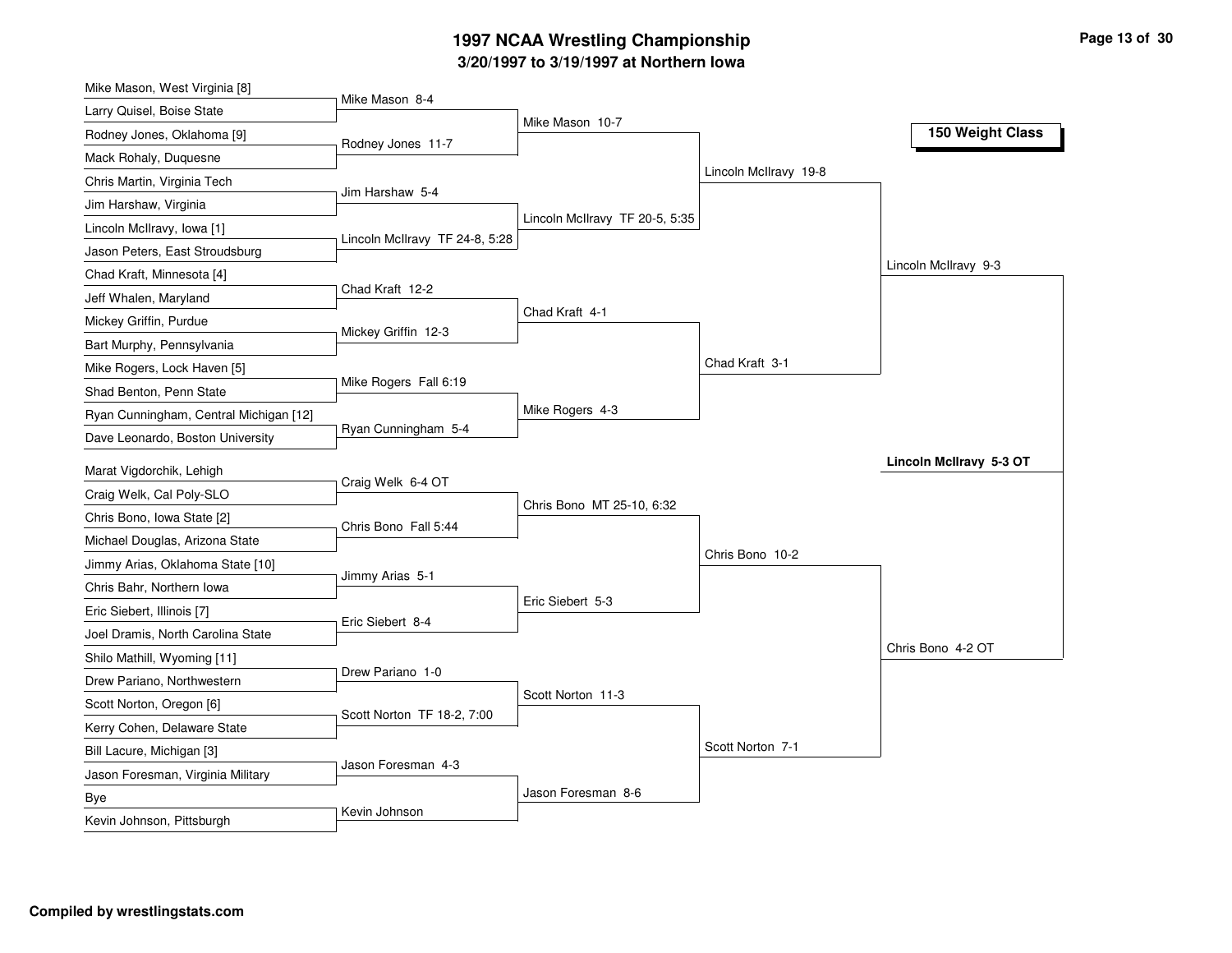## **3/20/1997 to 3/19/1997 at Northern Iowa 1997 NCAA Wrestling Championship Page <sup>14</sup> of <sup>30</sup>**

| Bye                          |                             |             |                             |             |                     |                                              |              |
|------------------------------|-----------------------------|-------------|-----------------------------|-------------|---------------------|----------------------------------------------|--------------|
| Lacure, Michigan             | Lacure                      |             |                             |             |                     |                                              |              |
|                              |                             | Lacure 8-5  |                             |             |                     | <b>150 Consolation Bracket</b>               |              |
|                              | Griffin, Purdue             |             |                             |             |                     |                                              |              |
| Cohen, Delaware State        |                             |             | Lacure 7-6                  |             |                     |                                              |              |
| Mathill, Wyoming             | Mathill Fall 2:25           |             |                             | Siebert 3-2 |                     |                                              |              |
|                              |                             | Mathill 3-2 |                             |             |                     |                                              |              |
|                              | Cunningham, Central Michiga |             | Siebert, Illinois           |             |                     |                                              |              |
| Dramis, North Carolina State |                             |             |                             |             | Siebert 4-2         |                                              |              |
| Bahr, Northern Iowa          | Dramis 2-1                  |             |                             |             |                     |                                              | Kraft 2-1 TB |
|                              |                             | Jones 11-0  |                             |             |                     |                                              |              |
|                              | Jones, Oklahoma             |             | Jones 10-3                  |             | Kraft, Minnesota    |                                              |              |
| Douglas, Arizona State       | Vigdorchik 15-8             |             |                             |             |                     |                                              |              |
| Vigdorchik, Lehigh           |                             |             |                             | Jones 5-1   |                     |                                              |              |
|                              |                             | Harshaw 7-4 |                             |             | <b>Third Place:</b> | Chad Kraft, Minnesota 1-1 TB                 |              |
|                              | Harshaw, Virginia           |             | Foresman, Virginia Military |             |                     | Fourth Place: Scott Norton, Oregon           |              |
| Leonardo, Boston University  | Leonardo 3-2                |             |                             |             |                     | Fifth Place: Eric Siebert, Illinois 7-6      |              |
| Benton, Penn State           |                             | Pariano 8-0 |                             |             | <b>Sixth Place:</b> | Mike Rogers, Lock Haven                      |              |
|                              | Pariano, Northwestern       |             |                             |             |                     | Seventh Place: Mike Mason, West Virginia 7-6 |              |
|                              |                             |             | Pariano 5-2                 |             |                     | Eighth Place: Rodney Jones, Oklahoma         |              |
| Murphy, Pennsylvania         | Whalen 3-2                  |             |                             |             |                     |                                              |              |
| Whalen, Maryland             |                             | Whalen 8-3  |                             | Mason 4-3   |                     |                                              |              |
|                              | Johnson, Pittsburgh         |             | Mason, West Virginia        |             |                     |                                              |              |
|                              |                             |             |                             |             |                     |                                              |              |
| Peters, East Stroudsburg     | Peters 4-2                  |             |                             |             | Rogers 10-3         |                                              |              |
| Martin, Virginia Tech        |                             | Welk 7-5 TB |                             |             |                     |                                              | Norton 5-0   |
|                              | Welk, Cal Poly-SLO          |             |                             |             | Norton, Oregon      |                                              |              |
|                              |                             |             | Welk 4-3                    |             |                     |                                              |              |
| Rohaly, Duquesne             | Quisel Fall 6:24            |             |                             |             |                     |                                              |              |
| Quisel, Boise State          |                             | Quisel 7-6  |                             | Rogers 7-4  |                     |                                              |              |
|                              | Arias, Oklahoma State       |             | Rogers, Lock Haven          |             |                     |                                              |              |
|                              |                             |             |                             |             |                     |                                              |              |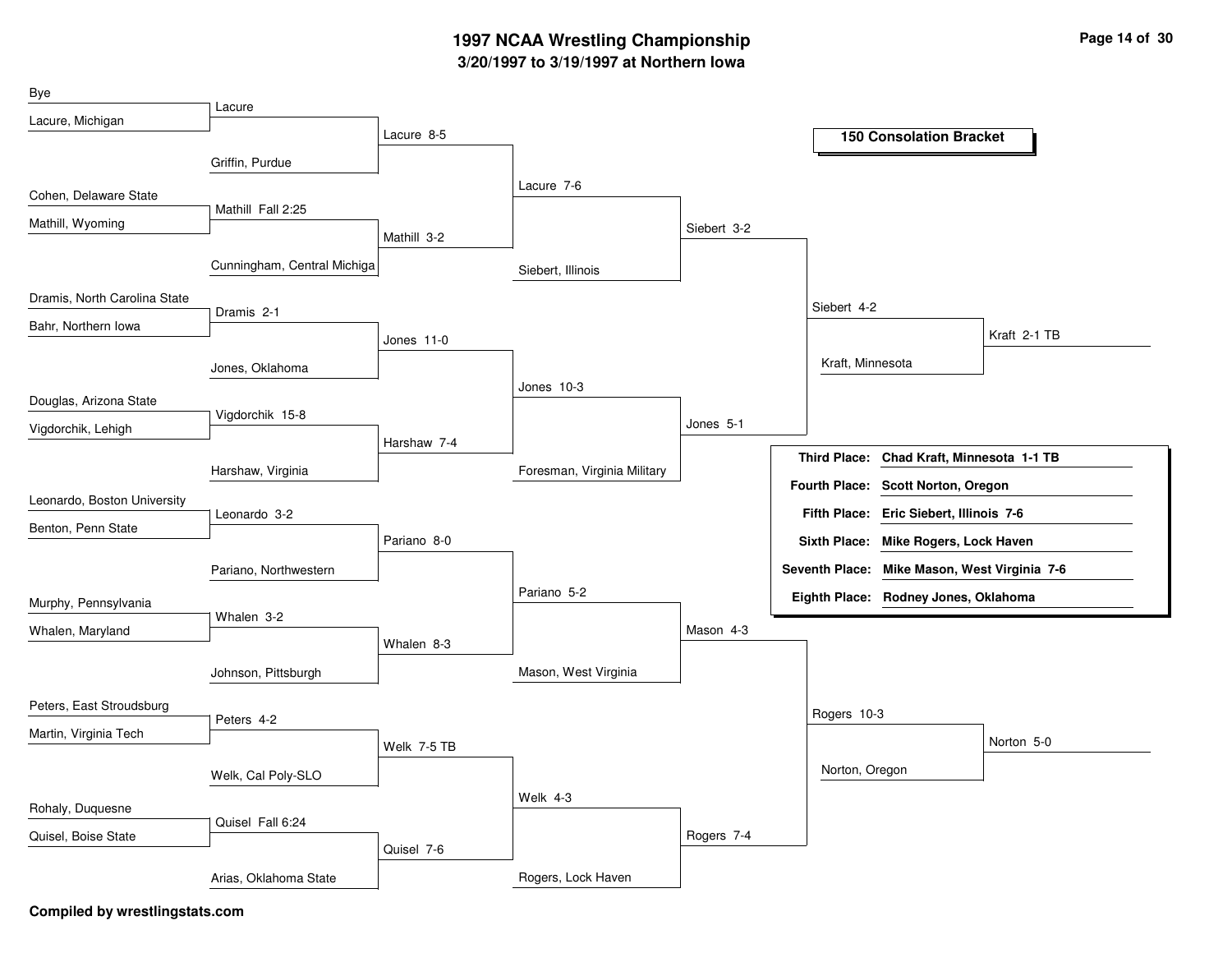**No Pigtails Bouts for 150 Weight Class**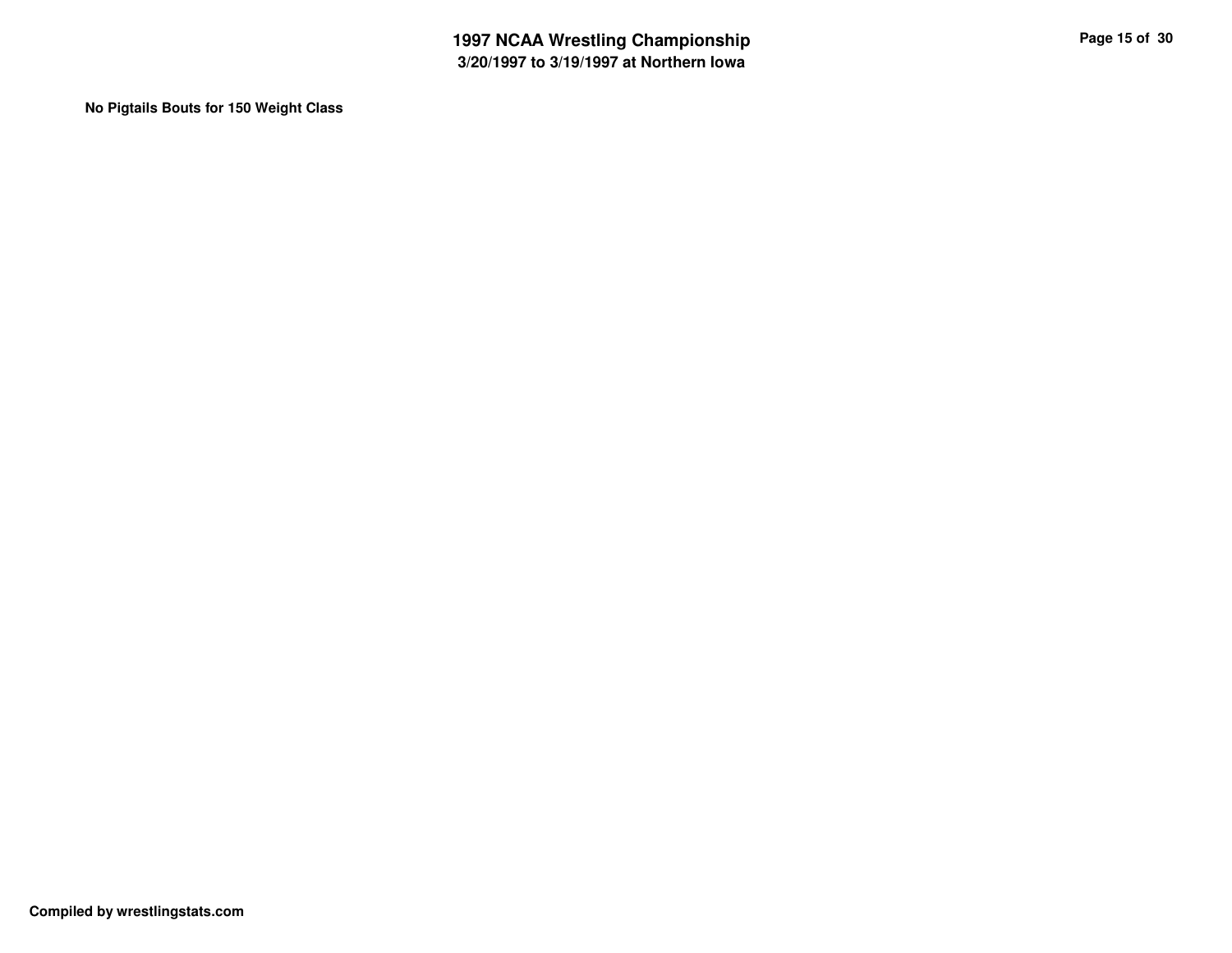### **3/20/1997 to 3/19/1997 at Northern Iowa 1997 NCAA Wrestling Championship Page <sup>16</sup> of <sup>30</sup>**

| Sam Kline 7-5 OT<br>Sam Kline, West Virginia<br>Tivon Abel 16-6<br>158 Weight Class<br>Eric Hall, Virginia Tech<br>Tivon Abel Fall 0:28<br>Tivon Abel, Brown [9]<br>Joe Williams MT 22-7, 7:00<br>Andy Varner, Cal State-Bakersfield<br>Ed Mosley 8-2<br>Ed Mosley, Harvard<br>Joe Williams Fall 0:31<br>Joe Williams, Iowa [1]<br>Joe Williams Fall 2:35<br>Arash Alizadeh, Maryland<br>Joe Williams 8-3<br>David Wells, Cal Poly-SLO<br>Hardell Moore 9-2<br>Hardell Moore, Oklahoma State [5]<br>Hardell Moore 7-3<br>Jason Kraft, Nebraska [12]<br>Jason Kraft 13-5<br>Steve Duran, Cal State-Fullerton<br>Hardell Moore 4-2<br>Matt Hughes, Eastern Illinois [4]<br>Matt Hughes TF 16-1, 4:12<br>Matt Hughes TF 16-0, 5:53<br>Jeff Godbe, New Mexico<br>Josh Holiday 12-9<br>Josh Holiday, Minnesota<br>Joe Williams 5-3<br>Eric Douglas, Purdue<br>Brian Leitzel 13-8<br>Brian Leitzel, Lock Haven [10]<br>Brian Leitzel 8-5<br>Evan Dolan, Rider<br>Byron Tucker 10-3<br>Byron Tucker, Oklahoma [7]<br>Ernest Benion 7-5<br>Jacob Schaus, Pittsburgh<br>Jacob Schaus 9-3<br>Alex Leykikh, Virginia<br>Ernest Benion 11-2<br>Travis Doto, Lehigh<br>Ernest Benion 8-2<br>Ernest Benion, Illinois [2]<br>Tony Robie 7-5 OT<br>John Lange, Penn State<br>John Lange 6-5<br>Cassidy Shults, Bloomsburg<br>Tony Robie 21-7<br>Tony Robie, Edinboro [3]<br>Tony Robie 19-8<br>John DeLeon, Iowa State<br>Tony Robie 10-4<br>Dwight Gardner, Ohio University [6]<br>Dwight Gardner 8-2<br>Kurt Hudson, Northwestern<br>Matt Suter 7-2<br>Reese Edgington, Virginia Military | Rangi Smart, Brigham Young [8] |  |  |
|-----------------------------------------------------------------------------------------------------------------------------------------------------------------------------------------------------------------------------------------------------------------------------------------------------------------------------------------------------------------------------------------------------------------------------------------------------------------------------------------------------------------------------------------------------------------------------------------------------------------------------------------------------------------------------------------------------------------------------------------------------------------------------------------------------------------------------------------------------------------------------------------------------------------------------------------------------------------------------------------------------------------------------------------------------------------------------------------------------------------------------------------------------------------------------------------------------------------------------------------------------------------------------------------------------------------------------------------------------------------------------------------------------------------------------------------------------------------------------------------------------------------------------------------------------------------------------|--------------------------------|--|--|
|                                                                                                                                                                                                                                                                                                                                                                                                                                                                                                                                                                                                                                                                                                                                                                                                                                                                                                                                                                                                                                                                                                                                                                                                                                                                                                                                                                                                                                                                                                                                                                             |                                |  |  |
|                                                                                                                                                                                                                                                                                                                                                                                                                                                                                                                                                                                                                                                                                                                                                                                                                                                                                                                                                                                                                                                                                                                                                                                                                                                                                                                                                                                                                                                                                                                                                                             |                                |  |  |
|                                                                                                                                                                                                                                                                                                                                                                                                                                                                                                                                                                                                                                                                                                                                                                                                                                                                                                                                                                                                                                                                                                                                                                                                                                                                                                                                                                                                                                                                                                                                                                             |                                |  |  |
|                                                                                                                                                                                                                                                                                                                                                                                                                                                                                                                                                                                                                                                                                                                                                                                                                                                                                                                                                                                                                                                                                                                                                                                                                                                                                                                                                                                                                                                                                                                                                                             |                                |  |  |
|                                                                                                                                                                                                                                                                                                                                                                                                                                                                                                                                                                                                                                                                                                                                                                                                                                                                                                                                                                                                                                                                                                                                                                                                                                                                                                                                                                                                                                                                                                                                                                             |                                |  |  |
|                                                                                                                                                                                                                                                                                                                                                                                                                                                                                                                                                                                                                                                                                                                                                                                                                                                                                                                                                                                                                                                                                                                                                                                                                                                                                                                                                                                                                                                                                                                                                                             |                                |  |  |
|                                                                                                                                                                                                                                                                                                                                                                                                                                                                                                                                                                                                                                                                                                                                                                                                                                                                                                                                                                                                                                                                                                                                                                                                                                                                                                                                                                                                                                                                                                                                                                             |                                |  |  |
|                                                                                                                                                                                                                                                                                                                                                                                                                                                                                                                                                                                                                                                                                                                                                                                                                                                                                                                                                                                                                                                                                                                                                                                                                                                                                                                                                                                                                                                                                                                                                                             |                                |  |  |
|                                                                                                                                                                                                                                                                                                                                                                                                                                                                                                                                                                                                                                                                                                                                                                                                                                                                                                                                                                                                                                                                                                                                                                                                                                                                                                                                                                                                                                                                                                                                                                             |                                |  |  |
|                                                                                                                                                                                                                                                                                                                                                                                                                                                                                                                                                                                                                                                                                                                                                                                                                                                                                                                                                                                                                                                                                                                                                                                                                                                                                                                                                                                                                                                                                                                                                                             |                                |  |  |
|                                                                                                                                                                                                                                                                                                                                                                                                                                                                                                                                                                                                                                                                                                                                                                                                                                                                                                                                                                                                                                                                                                                                                                                                                                                                                                                                                                                                                                                                                                                                                                             |                                |  |  |
|                                                                                                                                                                                                                                                                                                                                                                                                                                                                                                                                                                                                                                                                                                                                                                                                                                                                                                                                                                                                                                                                                                                                                                                                                                                                                                                                                                                                                                                                                                                                                                             |                                |  |  |
|                                                                                                                                                                                                                                                                                                                                                                                                                                                                                                                                                                                                                                                                                                                                                                                                                                                                                                                                                                                                                                                                                                                                                                                                                                                                                                                                                                                                                                                                                                                                                                             | Jason Guyton, Howard           |  |  |
|                                                                                                                                                                                                                                                                                                                                                                                                                                                                                                                                                                                                                                                                                                                                                                                                                                                                                                                                                                                                                                                                                                                                                                                                                                                                                                                                                                                                                                                                                                                                                                             |                                |  |  |
|                                                                                                                                                                                                                                                                                                                                                                                                                                                                                                                                                                                                                                                                                                                                                                                                                                                                                                                                                                                                                                                                                                                                                                                                                                                                                                                                                                                                                                                                                                                                                                             |                                |  |  |
|                                                                                                                                                                                                                                                                                                                                                                                                                                                                                                                                                                                                                                                                                                                                                                                                                                                                                                                                                                                                                                                                                                                                                                                                                                                                                                                                                                                                                                                                                                                                                                             |                                |  |  |
|                                                                                                                                                                                                                                                                                                                                                                                                                                                                                                                                                                                                                                                                                                                                                                                                                                                                                                                                                                                                                                                                                                                                                                                                                                                                                                                                                                                                                                                                                                                                                                             |                                |  |  |
|                                                                                                                                                                                                                                                                                                                                                                                                                                                                                                                                                                                                                                                                                                                                                                                                                                                                                                                                                                                                                                                                                                                                                                                                                                                                                                                                                                                                                                                                                                                                                                             |                                |  |  |
|                                                                                                                                                                                                                                                                                                                                                                                                                                                                                                                                                                                                                                                                                                                                                                                                                                                                                                                                                                                                                                                                                                                                                                                                                                                                                                                                                                                                                                                                                                                                                                             |                                |  |  |
|                                                                                                                                                                                                                                                                                                                                                                                                                                                                                                                                                                                                                                                                                                                                                                                                                                                                                                                                                                                                                                                                                                                                                                                                                                                                                                                                                                                                                                                                                                                                                                             |                                |  |  |
|                                                                                                                                                                                                                                                                                                                                                                                                                                                                                                                                                                                                                                                                                                                                                                                                                                                                                                                                                                                                                                                                                                                                                                                                                                                                                                                                                                                                                                                                                                                                                                             |                                |  |  |
|                                                                                                                                                                                                                                                                                                                                                                                                                                                                                                                                                                                                                                                                                                                                                                                                                                                                                                                                                                                                                                                                                                                                                                                                                                                                                                                                                                                                                                                                                                                                                                             |                                |  |  |
|                                                                                                                                                                                                                                                                                                                                                                                                                                                                                                                                                                                                                                                                                                                                                                                                                                                                                                                                                                                                                                                                                                                                                                                                                                                                                                                                                                                                                                                                                                                                                                             |                                |  |  |
|                                                                                                                                                                                                                                                                                                                                                                                                                                                                                                                                                                                                                                                                                                                                                                                                                                                                                                                                                                                                                                                                                                                                                                                                                                                                                                                                                                                                                                                                                                                                                                             |                                |  |  |
|                                                                                                                                                                                                                                                                                                                                                                                                                                                                                                                                                                                                                                                                                                                                                                                                                                                                                                                                                                                                                                                                                                                                                                                                                                                                                                                                                                                                                                                                                                                                                                             |                                |  |  |
|                                                                                                                                                                                                                                                                                                                                                                                                                                                                                                                                                                                                                                                                                                                                                                                                                                                                                                                                                                                                                                                                                                                                                                                                                                                                                                                                                                                                                                                                                                                                                                             |                                |  |  |
|                                                                                                                                                                                                                                                                                                                                                                                                                                                                                                                                                                                                                                                                                                                                                                                                                                                                                                                                                                                                                                                                                                                                                                                                                                                                                                                                                                                                                                                                                                                                                                             |                                |  |  |
|                                                                                                                                                                                                                                                                                                                                                                                                                                                                                                                                                                                                                                                                                                                                                                                                                                                                                                                                                                                                                                                                                                                                                                                                                                                                                                                                                                                                                                                                                                                                                                             |                                |  |  |
|                                                                                                                                                                                                                                                                                                                                                                                                                                                                                                                                                                                                                                                                                                                                                                                                                                                                                                                                                                                                                                                                                                                                                                                                                                                                                                                                                                                                                                                                                                                                                                             |                                |  |  |
|                                                                                                                                                                                                                                                                                                                                                                                                                                                                                                                                                                                                                                                                                                                                                                                                                                                                                                                                                                                                                                                                                                                                                                                                                                                                                                                                                                                                                                                                                                                                                                             |                                |  |  |
| Matt Suter 8-4<br>Matt Suter, Arizona State [11]                                                                                                                                                                                                                                                                                                                                                                                                                                                                                                                                                                                                                                                                                                                                                                                                                                                                                                                                                                                                                                                                                                                                                                                                                                                                                                                                                                                                                                                                                                                            |                                |  |  |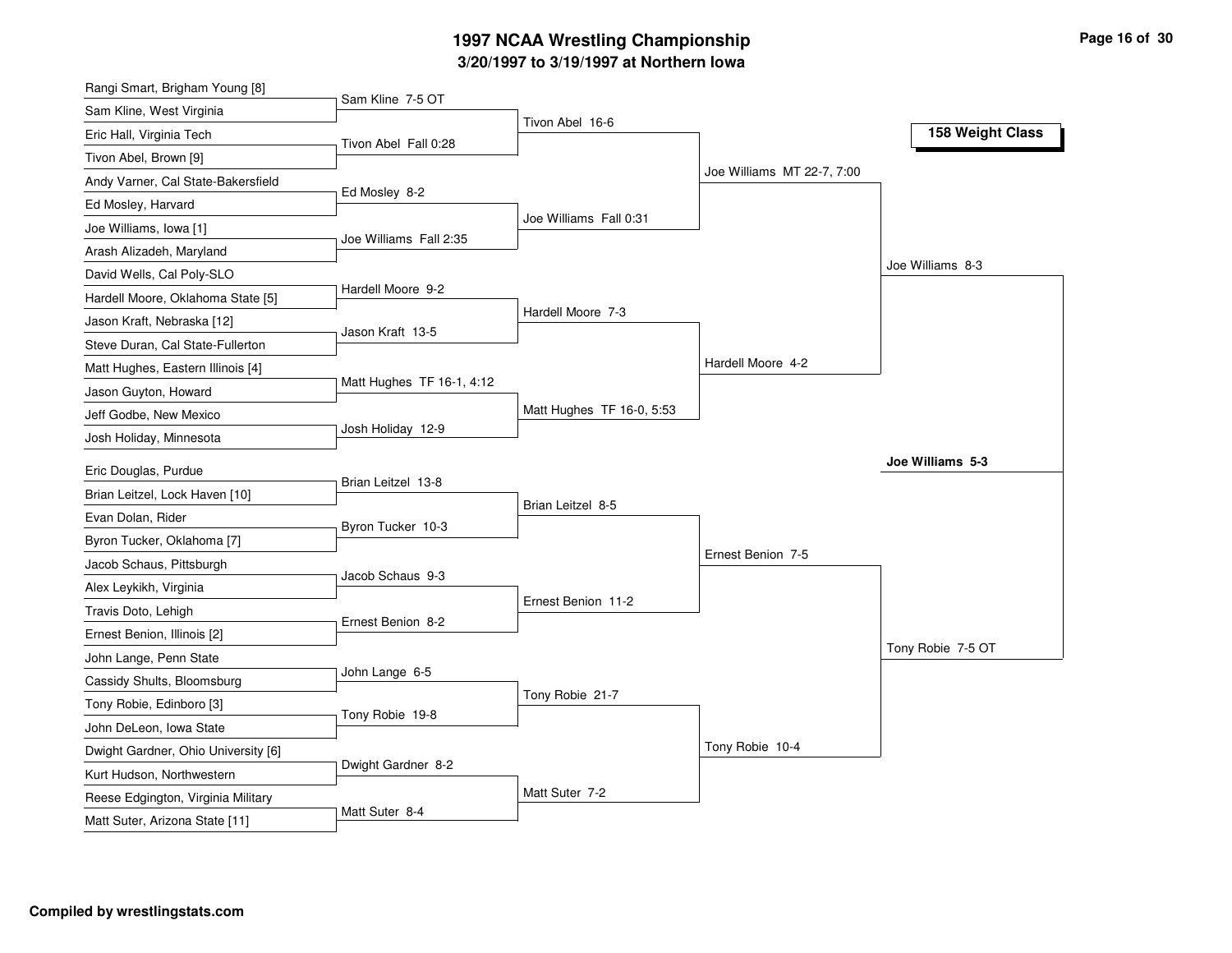## **3/20/1997 to 3/19/1997 at Northern Iowa 1997 NCAA Wrestling Championship Page <sup>17</sup> of <sup>30</sup>**

| Stanton, North Carolina-Greens |                          |                |                          |              |                  |                                                |                                                       |
|--------------------------------|--------------------------|----------------|--------------------------|--------------|------------------|------------------------------------------------|-------------------------------------------------------|
| Hudson, Northwestern           | Stanton 6-2              |                |                          |              |                  |                                                |                                                       |
|                                |                          | Kraft 5-3 OT   |                          |              |                  | <b>158 Consolation Bracket</b>                 |                                                       |
|                                | Kraft, Nebraska          |                |                          |              |                  |                                                |                                                       |
|                                |                          |                | Kraft 8-3                |              |                  |                                                |                                                       |
| DeLeon, Iowa State             | DeLeon 4-1               |                |                          |              |                  |                                                |                                                       |
| Shults, Bloomsburg             |                          | DeLeon 7-0     |                          | Leitzel 6-5  |                  |                                                |                                                       |
|                                |                          |                |                          |              |                  |                                                |                                                       |
|                                | Holiday, Minnesota       |                | Leitzel, Lock Haven      |              |                  |                                                |                                                       |
| Doto, Lehigh                   |                          |                |                          |              | Leitzel 3-1 TB   |                                                |                                                       |
| Leykikh, Virginia              | Doto 6-0                 |                |                          |              |                  |                                                |                                                       |
|                                |                          | Kline 6-5      |                          |              |                  |                                                | Moore 11-5                                            |
|                                | Kline, West Virginia     |                |                          |              |                  | Moore, Oklahoma State                          |                                                       |
| Dolan, Rider                   |                          |                | Douglas 4-2              |              |                  |                                                |                                                       |
|                                | Douglas 9-4              |                |                          | Suter 3-2    |                  |                                                |                                                       |
| Douglas, Purdue                |                          | Douglas 3-1 OT |                          |              |                  |                                                |                                                       |
|                                | Mosley, Harvard          |                | Suter, Arizona State     |              |                  | Third Place: Ernest Benion, Illinois 4-0       |                                                       |
|                                |                          |                |                          |              |                  | Fourth Place: Hardell Moore, Oklahoma State    |                                                       |
| Morgan, Oregon                 | Morgan 15-1              |                |                          |              |                  | Fifth Place: Matt Hughes, Eastern Illinois 8-2 |                                                       |
| Guyton, Howard                 |                          | Lange 7-3      |                          |              |                  | Sixth Place: Brian Leitzel, Lock Haven         |                                                       |
|                                |                          |                |                          |              |                  |                                                | Seventh Place: Dwight Gardner, Ohio University 5-3 OT |
|                                | Lange, Penn State        |                | Gardner 7-6              |              |                  |                                                |                                                       |
| Duran, Cal State-Fullerton     |                          |                |                          |              |                  | Eighth Place: Matt Suter, Arizona State        |                                                       |
| Wells, Cal Poly-SLO            | Wells 11-0               |                |                          | Gardner 10-5 |                  |                                                |                                                       |
|                                |                          | Gardner 15-7   |                          |              |                  |                                                |                                                       |
|                                | Gardner, Ohio University |                | Abel, Brown              |              |                  |                                                |                                                       |
| Alizadeh, Maryland             |                          |                |                          |              |                  |                                                |                                                       |
| Varner, Cal State-Bakersfield  | Alizadeh 11-3            |                |                          |              | Hughes 3-2       |                                                |                                                       |
|                                |                          | Tucker 5-3     |                          |              |                  |                                                | Benion 2-0                                            |
|                                | Tucker, Oklahoma         |                |                          |              | Benion, Illinois |                                                |                                                       |
|                                |                          |                | Smart 3-2                |              |                  |                                                |                                                       |
| Hall, Virginia Tech            | Smart 12-4               |                |                          |              |                  |                                                |                                                       |
| Smart, Brigham Young           |                          | Smart 9-4      |                          | Hughes 3-2   |                  |                                                |                                                       |
|                                |                          |                |                          |              |                  |                                                |                                                       |
|                                | Schaus, Pittsburgh       |                | Hughes, Eastern Illinois |              |                  |                                                |                                                       |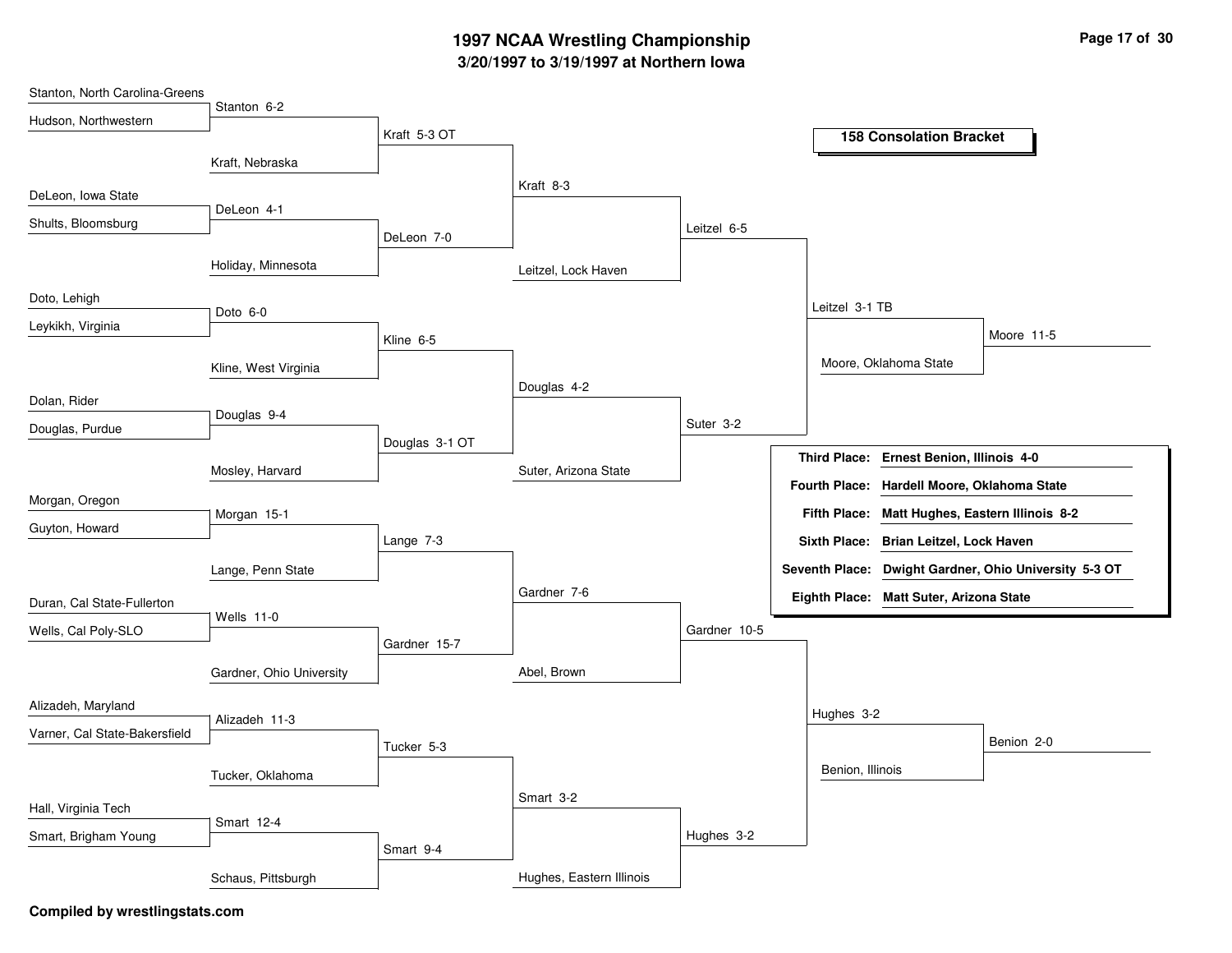## **3/20/1997 to 3/19/1997 at Northern Iowa 1997 NCAA Wrestling Championship Page <sup>18</sup> of <sup>30</sup>**

### **Championship Pigtail Bouts for 158**

| Rangi Smart - Brigham Young              |             |
|------------------------------------------|-------------|
| Joe Stanton - North Carolina-Greensboro  | Smart 12-4  |
|                                          |             |
| Eric Douglas - Purdue                    |             |
|                                          | Douglas 7-3 |
| Sean Morgan - Oregon                     |             |
|                                          |             |
| <b>Consolation Pigtail Bouts for 158</b> |             |
| Joe Stanton - North Carolina-Greensboro  |             |
| Reese Edgington - Virginia Military      | Stanton 8-3 |
|                                          |             |
| Sean Morgan - Oregon                     |             |
|                                          | Morgan 7-4  |
| Jeff Godbe - New Mexico                  |             |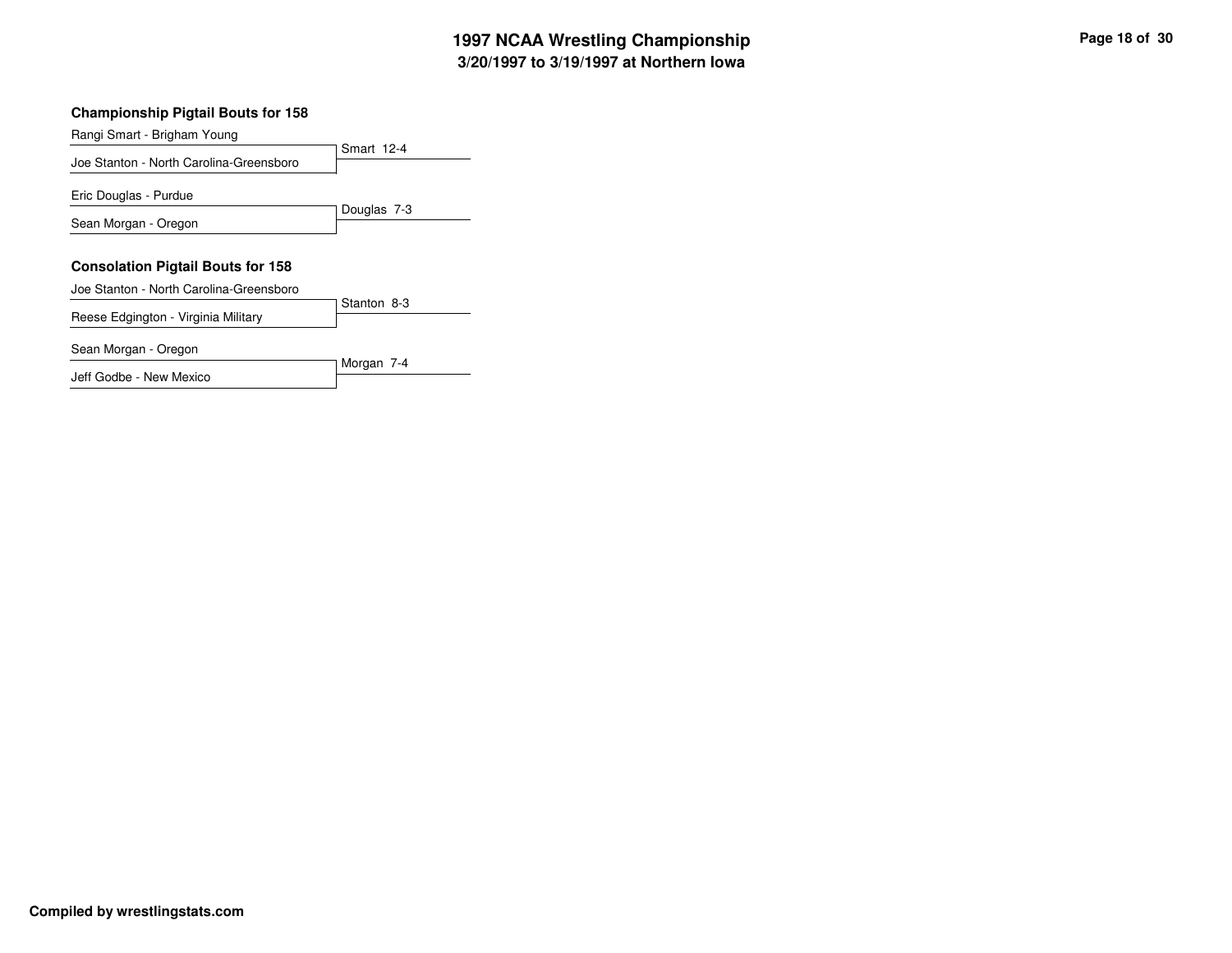## **3/20/1997 to 3/19/1997 at Northern Iowa 1997 NCAA Wrestling Championship Page <sup>19</sup> of <sup>30</sup>**

| John Dattalo 11-5<br>John Dattalo, Virginia Tech [8]<br>John Dattalo 5-2<br>Justin Thaw, Missouri [9]<br>Justin Thaw 8-3<br>Rob Barlow, George Mason<br>Mark Branch 11-0<br>Derek Strobel, Appalachian State<br>Mike Greenfield 11-5<br>Mike Greenfield, Central Michigan<br>Mark Branch 12-4<br>Greg Johnson, Oregon<br>Mark Branch 11-0<br>Mark Branch, Oklahoma State [1]<br>Mark Branch 10-4<br>Casey Strand, Arizona State [4] |                  |  |                  |
|-------------------------------------------------------------------------------------------------------------------------------------------------------------------------------------------------------------------------------------------------------------------------------------------------------------------------------------------------------------------------------------------------------------------------------------|------------------|--|------------------|
|                                                                                                                                                                                                                                                                                                                                                                                                                                     |                  |  |                  |
|                                                                                                                                                                                                                                                                                                                                                                                                                                     |                  |  | 167 Weight Class |
|                                                                                                                                                                                                                                                                                                                                                                                                                                     |                  |  |                  |
|                                                                                                                                                                                                                                                                                                                                                                                                                                     |                  |  |                  |
|                                                                                                                                                                                                                                                                                                                                                                                                                                     |                  |  |                  |
|                                                                                                                                                                                                                                                                                                                                                                                                                                     |                  |  |                  |
|                                                                                                                                                                                                                                                                                                                                                                                                                                     |                  |  |                  |
|                                                                                                                                                                                                                                                                                                                                                                                                                                     |                  |  |                  |
| Shaftone Dunklin, Slippery Rock                                                                                                                                                                                                                                                                                                                                                                                                     | Casey Strand 7-2 |  |                  |
| Casey Strand 7-2 TB<br>Jared Coleman, Brigham Young                                                                                                                                                                                                                                                                                                                                                                                 |                  |  |                  |
| Chad Liott 11-5<br>Chad Liott, Rider                                                                                                                                                                                                                                                                                                                                                                                                |                  |  |                  |
| Casey Strand 5-4<br>John Withrow, Pittsburgh [12]                                                                                                                                                                                                                                                                                                                                                                                   |                  |  |                  |
| John Withrow Fall 2:19<br>Dan Kjeldgaard, Northern Iowa                                                                                                                                                                                                                                                                                                                                                                             |                  |  |                  |
| John Withrow 4-3<br>Glenn Pritzlaff, Penn State [5]                                                                                                                                                                                                                                                                                                                                                                                 |                  |  |                  |
| Rod Van Ness 8-4<br>Rod Van Ness, Rutgers                                                                                                                                                                                                                                                                                                                                                                                           |                  |  |                  |
| Mark Branch 3-2<br>Jeremiah Miller, Cal Poly-SLO                                                                                                                                                                                                                                                                                                                                                                                    |                  |  |                  |
| Bart Horton 14-3<br>Bart Horton, Iowa State [10]                                                                                                                                                                                                                                                                                                                                                                                    |                  |  |                  |
| Bart Horton 18-6<br>Zac Taylor, Minnesota [7]                                                                                                                                                                                                                                                                                                                                                                                       |                  |  |                  |
| Vertus Jones 9-7<br>Vertus Jones, West Virginia                                                                                                                                                                                                                                                                                                                                                                                     |                  |  |                  |
| Kevin Wilmot 11-8<br>Damon Stephens, Maryland                                                                                                                                                                                                                                                                                                                                                                                       |                  |  |                  |
| Scott Chapman 9-1<br>Scott Chapman, Stanford                                                                                                                                                                                                                                                                                                                                                                                        |                  |  |                  |
| Kevin Wilmot 17-7<br>Brad Alderman, Wyoming                                                                                                                                                                                                                                                                                                                                                                                         |                  |  |                  |
| Kevin Wilmot 5-2<br>Kevin Wilmot, Wisconsin [2]                                                                                                                                                                                                                                                                                                                                                                                     |                  |  |                  |
| Brandon Slay 4-3 TB<br>Jason Driggers, North Carolina                                                                                                                                                                                                                                                                                                                                                                               |                  |  |                  |
| Jeff Catrabone 8-2<br>Jeff Catrabone, Michigan [3]                                                                                                                                                                                                                                                                                                                                                                                  |                  |  |                  |
| Jeff Catrabone 16-5<br>Michael Roller, Oklahoma                                                                                                                                                                                                                                                                                                                                                                                     |                  |  |                  |
| Michael Roller 8-4<br>Barry Jarvis, Miami Ohio                                                                                                                                                                                                                                                                                                                                                                                      |                  |  |                  |
| Brandon Slay 3-1 OT                                                                                                                                                                                                                                                                                                                                                                                                                 |                  |  |                  |
| Davion Peterson, Purdue<br>Brandon Slay 13-5                                                                                                                                                                                                                                                                                                                                                                                        |                  |  |                  |
| Brandon Slay, Pennsylvania [6]<br>Brandon Slay 12-11<br>Kevin Welsh, Edinboro                                                                                                                                                                                                                                                                                                                                                       |                  |  |                  |
| Mike Uker 2-0<br>Mike Uker, Iowa [11]                                                                                                                                                                                                                                                                                                                                                                                               |                  |  |                  |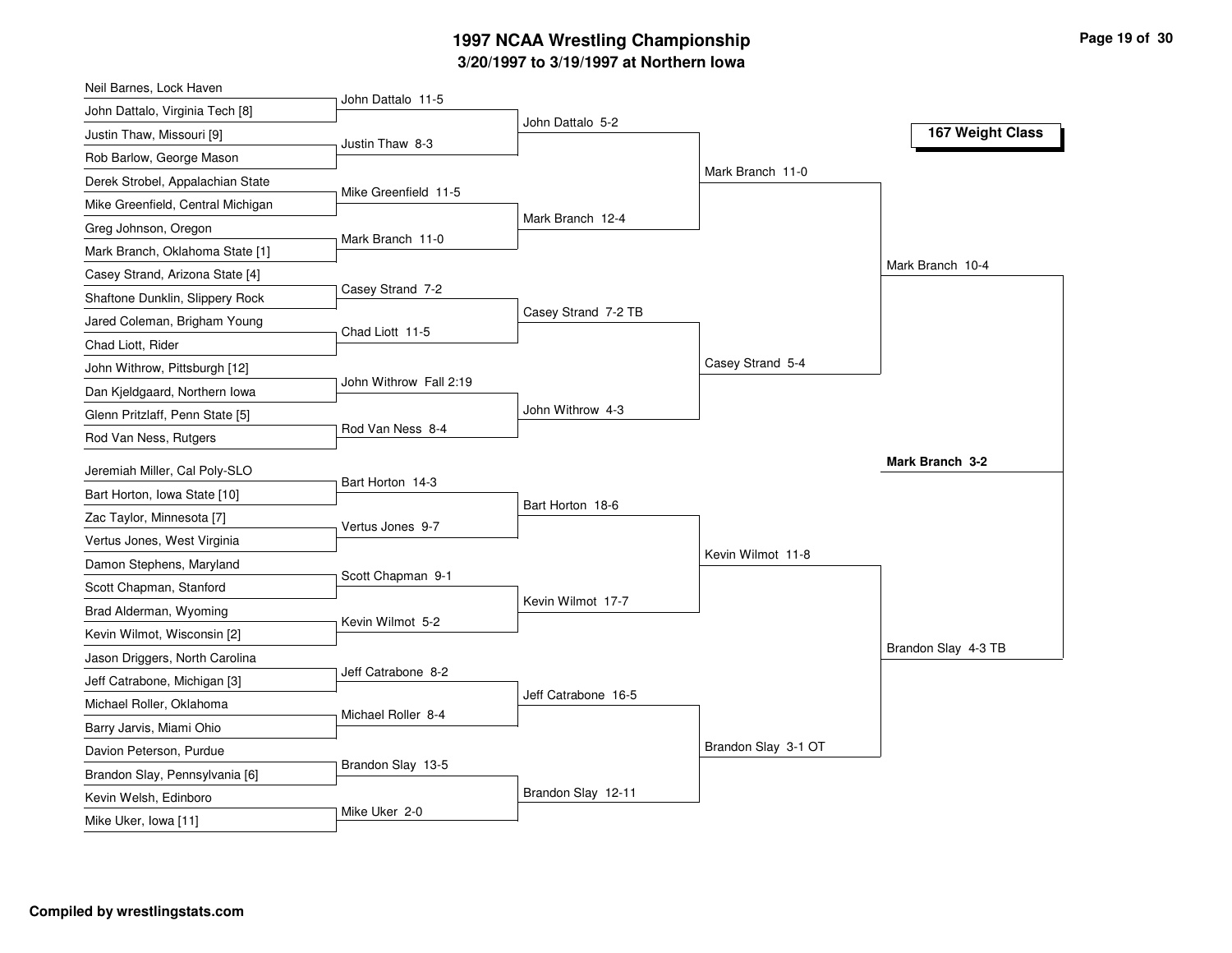## **3/20/1997 to 3/19/1997 at Northern Iowa 1997 NCAA Wrestling Championship Page <sup>20</sup> of <sup>30</sup>**

| Welsh, Edinboro            |                              |                       |                        |               |                                                     |
|----------------------------|------------------------------|-----------------------|------------------------|---------------|-----------------------------------------------------|
| Peterson, Purdue           | Welsh 12-6                   |                       |                        |               |                                                     |
|                            |                              | Liott 7-3             |                        |               | <b>167 Consolation Bracket</b>                      |
|                            | Liott, Rider                 |                       |                        |               |                                                     |
|                            |                              |                       | Liott 4-3 OT           |               |                                                     |
| Jarvis, Miami Ohio         | Jarvis 6-4                   |                       |                        |               |                                                     |
| Driggers, North Carolina   |                              | Jarvis <sub>7-5</sub> |                        | Horton 15-7   |                                                     |
|                            |                              |                       |                        |               |                                                     |
|                            | Van Ness, Rutgers            |                       | Horton, Iowa State     |               |                                                     |
| Alderman, Wyoming          |                              |                       |                        |               | Catrabone Fall 2:23                                 |
| Stephens, Maryland         | Alderman Fall 1:29           |                       |                        |               |                                                     |
|                            |                              | Thaw 5-0              |                        |               | Catrabone 6-1                                       |
|                            | Thaw, Missouri               |                       |                        |               | Strand, Arizona State                               |
| Taylor, Minnesota          |                              |                       | Greenfield 2-0         |               |                                                     |
|                            | Taylor 10-4                  |                       |                        | Catrabone 6-2 |                                                     |
| Miller, Cal Poly-SLO       |                              | Greenfield Fall 0:31  |                        |               |                                                     |
|                            | Greenfield, Central Michigan |                       | Catrabone, Michigan    |               | <b>Third Place:</b><br>Jeff Catrabone, Michigan 3-0 |
|                            |                              |                       |                        |               | Fourth Place: Kevin Wilmot, Wisconsin               |
| Pritzlaff, Penn State      | Kjeldgaard 13-4              |                       |                        |               | Fifth Place: Mike Uker, Iowa 6-2                    |
| Kjeldgaard, Northern lowa  |                              | Roller 16-4           |                        |               | Sixth Place: Casey Strand, Arizona State            |
|                            | Roller, Oklahoma             |                       |                        |               | Seventh Place: Bart Horton, Iowa State 6-2          |
|                            |                              |                       | Uker 5-4               |               | Eighth Place: John Withrow, Pittsburgh              |
| Coleman, Brigham Young     | Dunklin 5-2                  |                       |                        |               |                                                     |
| Dunklin, Slippery Rock     |                              | Uker Fall 4:20        |                        | Uker 6-4      |                                                     |
|                            |                              |                       |                        |               |                                                     |
|                            | Uker, Iowa                   |                       | Dattalo, Virginia Tech |               |                                                     |
| Johnson, Oregon            |                              |                       |                        |               | Uker Fall 0:59                                      |
| Strobel, Appalachian State | Strobel 7-6                  |                       |                        |               |                                                     |
|                            |                              | Strobel 11-10         |                        |               | Wilmot 8-6                                          |
|                            | Jones, West Virginia         |                       |                        |               | Wilmot, Wisconsin                                   |
|                            |                              |                       | Chapman Fall 6:03      |               |                                                     |
| Barlow, George Mason       | Barlow TF 15-0, 6:10         |                       |                        |               |                                                     |
| Barnes, Lock Haven         |                              | Chapman 8-7           |                        | Withrow 4-2   |                                                     |
|                            |                              |                       |                        |               |                                                     |
|                            | Chapman, Stanford            |                       | Withrow, Pittsburgh    |               |                                                     |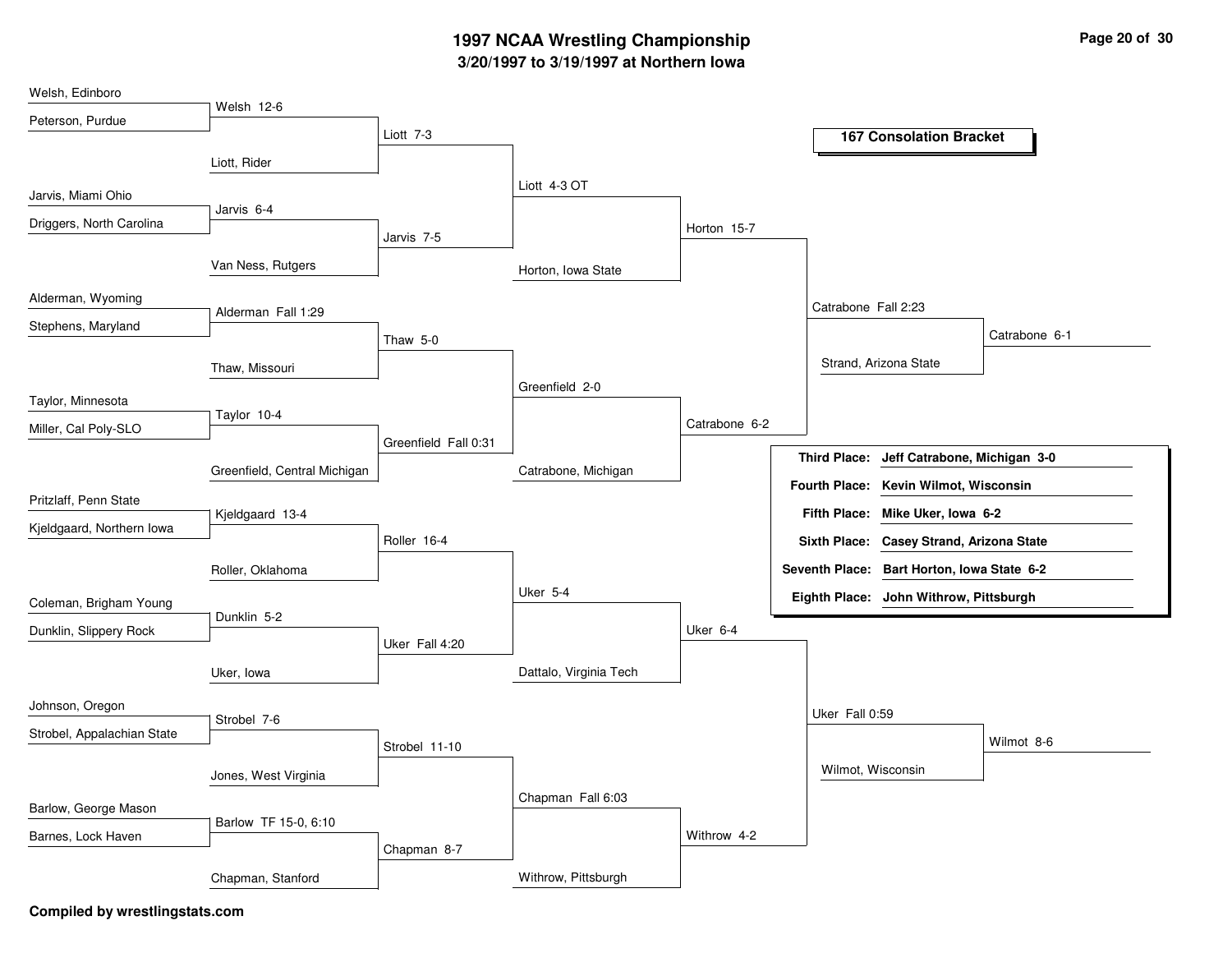**No Pigtails Bouts for 167 Weight Class**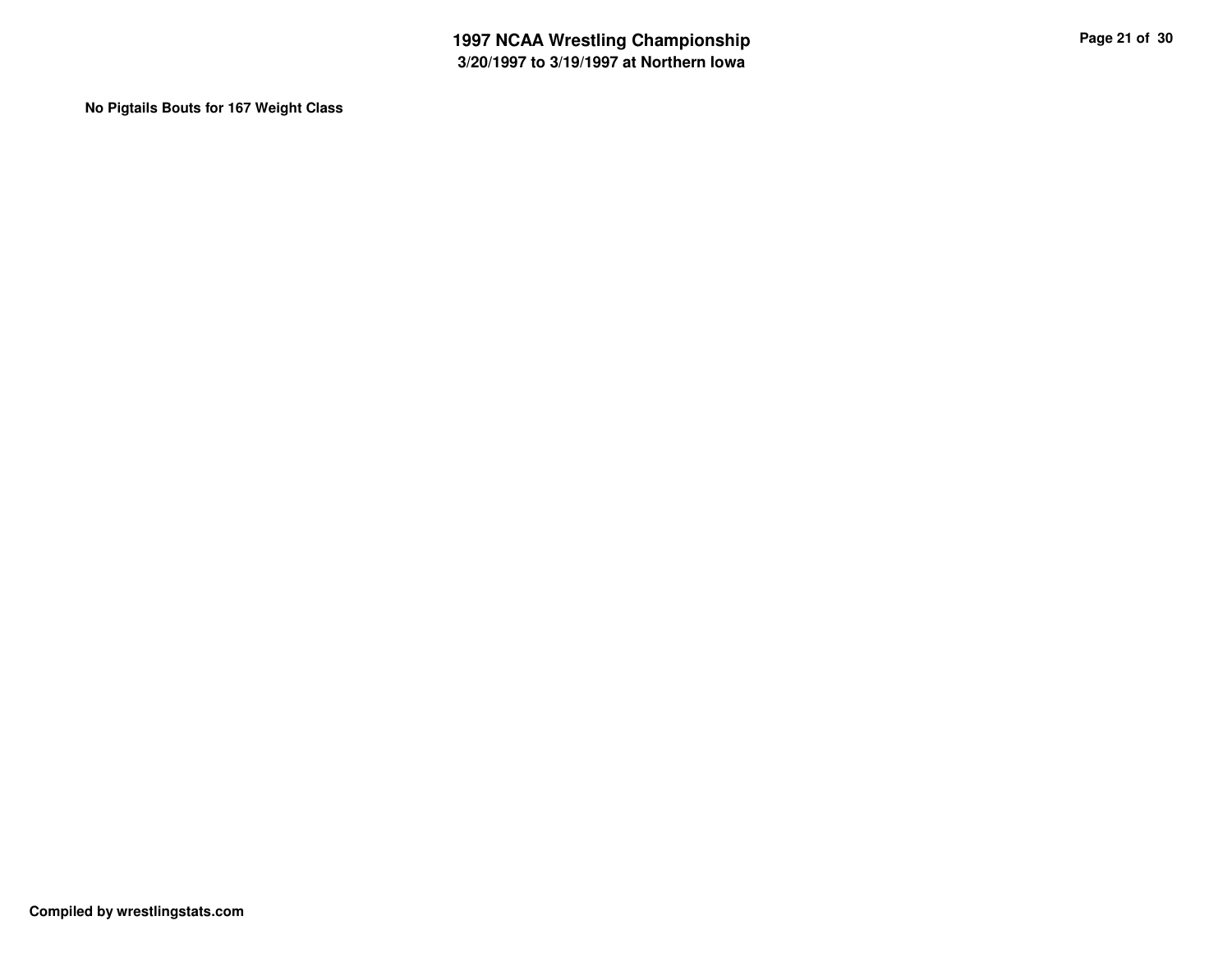### **3/20/1997 to 3/19/1997 at Northern Iowa 1997 NCAA Wrestling Championship Page <sup>22</sup> of <sup>30</sup>**

| Ryan Edmundson, Hofstra               |                         |                              |                     |                  |
|---------------------------------------|-------------------------|------------------------------|---------------------|------------------|
| Jeremy Potvin, Air Force              | Jeremy Potvin 9-6       |                              |                     |                  |
| John Van Doren, Lehigh                | John Van Doren 7-4      | John Van Doren TF 19-4, 7:00 |                     | 177 Weight Class |
| Brandon Alderman, Wyoming [9]         |                         |                              |                     |                  |
| Mark Smith, Oklahoma State [1]        | Mark Smith 3-1          |                              | John Van Doren 10-9 |                  |
| Brandon Eggum, Minnesota              |                         |                              |                     |                  |
| Rick Tomaro, Miami Ohio               | Rick Tomaro 6-5         | Mark Smith 6-5               |                     |                  |
| Mike French, Cal Poly-SLO             |                         |                              |                     |                  |
| Scott Surplus, Boise State            |                         |                              |                     | Mitch Clark 7-2  |
| Mitch Clark, Ohio State [4]           | Mitch Clark Fall 3:21   |                              |                     |                  |
| Bryan Matusic, Pittsburgh             | Bryan Matusic 3-1       | Mitch Clark Fall 1:46        |                     |                  |
| Charles McTorry, Nebraska             |                         |                              |                     |                  |
| Jim Straight, Edinboro [12]           |                         |                              | Mitch Clark 10-6    |                  |
| Martius Harding, Virginia             | Jim Straight Fall 6:22  |                              |                     |                  |
| Clint Matter, Pennsylvania [5]        |                         | Jim Straight 9-5 TB          |                     |                  |
| Louis Pelsang, North Carolina         | Clint Matter 12-5       |                              |                     |                  |
| Grant Johnson, Boston University [10] |                         |                              |                     | Barry Weldon 6-2 |
| Ben Barton, Northern Iowa             | Grant Johnson 11-4      |                              |                     |                  |
| Sanders Freed, Oregon State           |                         | Grant Johnson 10-4           |                     |                  |
| Jevon Herman, Illinois [7]            | Jevon Herman 8-3        |                              |                     |                  |
| Mike Powell, Indiana                  |                         |                              | Barry Weldon 6-3    |                  |
| Dan Corpstein, Cal State-Bakersfield  | Dan Corpstein Fall 2:15 |                              |                     |                  |
| Barry Weldon, Iowa State [2]          |                         | Barry Weldon 3-2             |                     |                  |
| Nathan Funk, Tennessee-Chattanooga    | Barry Weldon 22-9       |                              |                     |                  |
| Mike Geurin, Lock Haven [6]           |                         |                              |                     | Barry Weldon 8-2 |
| Frank Morici, Penn State              | Mike Geurin 4-3         |                              |                     |                  |
| Fred Ashley, Howard                   |                         | Mike Geurin 12-2             |                     |                  |
| Leo Giel, Rider [11]                  | Fred Ashley Fall 0:28   |                              |                     |                  |
| John Koss, West Virginia              |                         |                              | John Koss 7-4       |                  |
| Aaron Simpson, Arizona State [3]      | John Koss 5-3           |                              |                     |                  |
| Tony Ersland, Iowa                    |                         | John Koss 2-1                |                     |                  |
|                                       | Tony Ersland 3-1 OT     |                              |                     |                  |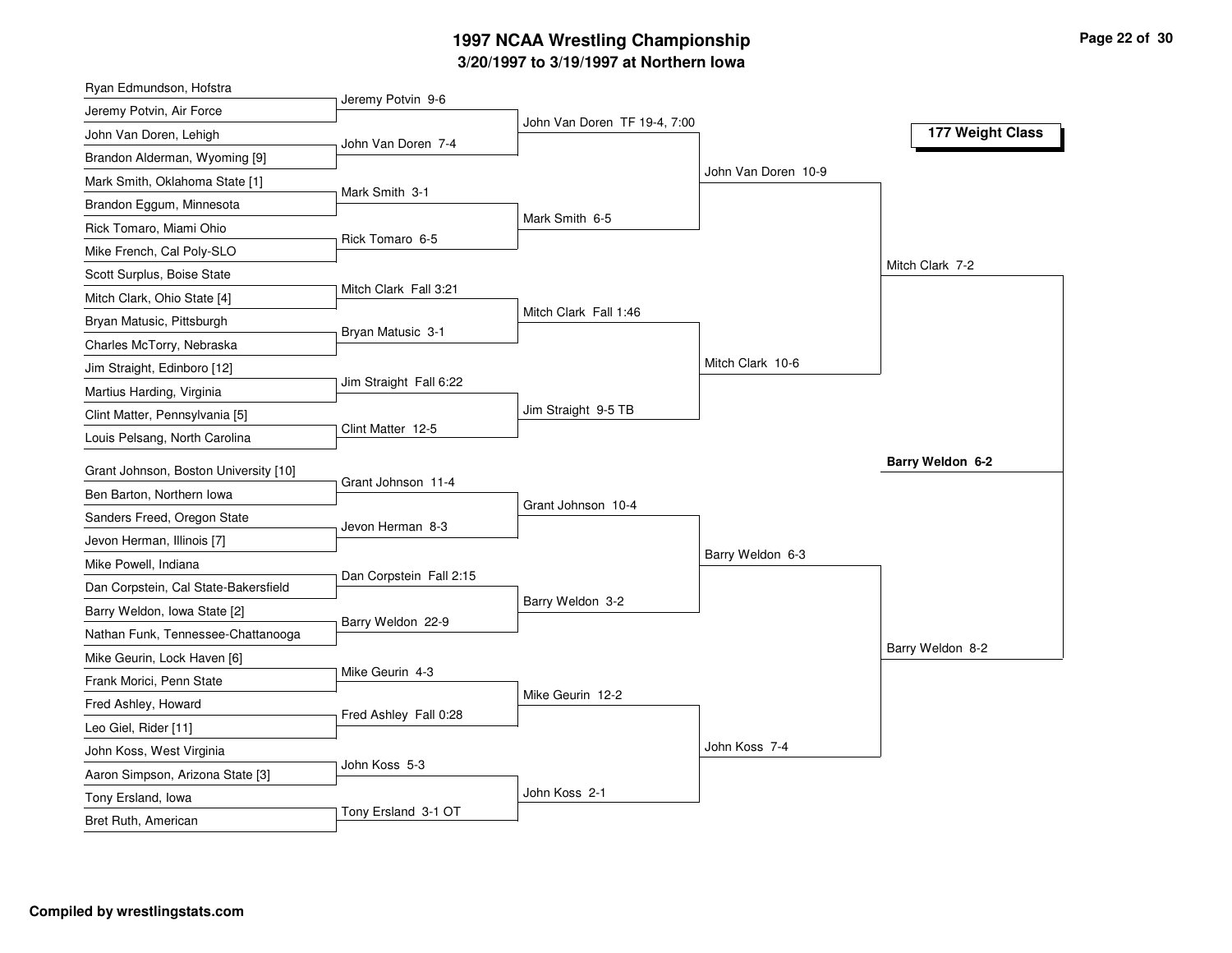## **3/20/1997 to 3/19/1997 at Northern Iowa 1997 NCAA Wrestling Championship Page <sup>23</sup> of <sup>30</sup>**

| Harvey 6-5<br>Simpson, Arizona State<br>Harvey 8-3<br><b>177 Consolation Bracket</b>          |  |
|-----------------------------------------------------------------------------------------------|--|
|                                                                                               |  |
|                                                                                               |  |
| Matusic, Pittsburgh                                                                           |  |
| Harvey 4-3<br>Giel, Rider                                                                     |  |
| Giel Fall 6:37                                                                                |  |
| Morici, Penn State<br>Johnson 6-5<br>Giel 9-6                                                 |  |
| Matter, Pennsylvania<br>Johnson, Boston University                                            |  |
| Funk, Tennessee-Chattanooga<br>Johnson 5-2                                                    |  |
| Powell 14-6<br>Powell, Indiana                                                                |  |
| Van Doren 3-2<br>Powell Fall 5:49                                                             |  |
| Van Doren, Lehigh<br>Potvin, Air Force                                                        |  |
| Powell Fall 1:29<br>Freed, Oregon State                                                       |  |
| Barton Fall 4:02<br>Geurin 5-4                                                                |  |
| Barton, Northern Iowa<br>Tomaro 10-1                                                          |  |
| Third Place: John Van Doren, Lehigh 3-2<br>Tomaro, Miami Ohio<br>Geurin, Lock Haven           |  |
| Fourth Place: Mark Smith, Oklahoma State                                                      |  |
| Goeden, Northwestern<br>Fifth Place: Grant Johnson, Boston University Fall 2:43<br>Goeden 1-0 |  |
| Harding, Virginia<br>Goeden 6-4<br>Sixth Place: John Koss, West Virginia                      |  |
|                                                                                               |  |
| Seventh Place: Jim Straight, Edinboro 1-0<br>Ashley, Howard                                   |  |
| Ersland 8-4<br>Eighth Place: Mike Geurin, Lock Haven<br>McTorry, Nebraska                     |  |
| McTorry Fall 4:22<br>Smith 5-3 OT<br>Surplus, Boise State                                     |  |
| Ersland 2-1                                                                                   |  |
| Smith, Oklahoma State<br>Ersland, Iowa                                                        |  |
| French, Cal Poly-SLO                                                                          |  |
| Smith 12-4<br>French DFT 4:33<br>Eggum, Minnesota                                             |  |
| Smith 11-9<br>French 8-6 OT                                                                   |  |
| Koss, West Virginia<br>Herman, Illinois                                                       |  |
| Corpstein 6-5                                                                                 |  |
| Alderman, Wyoming<br>Alderman 17-6                                                            |  |
| Straight 5-0<br>Edmundson, Hofstra<br>Corpstein 4-2 OT                                        |  |
| Straight, Edinboro<br>Corpstein, Cal State-Bakersfi                                           |  |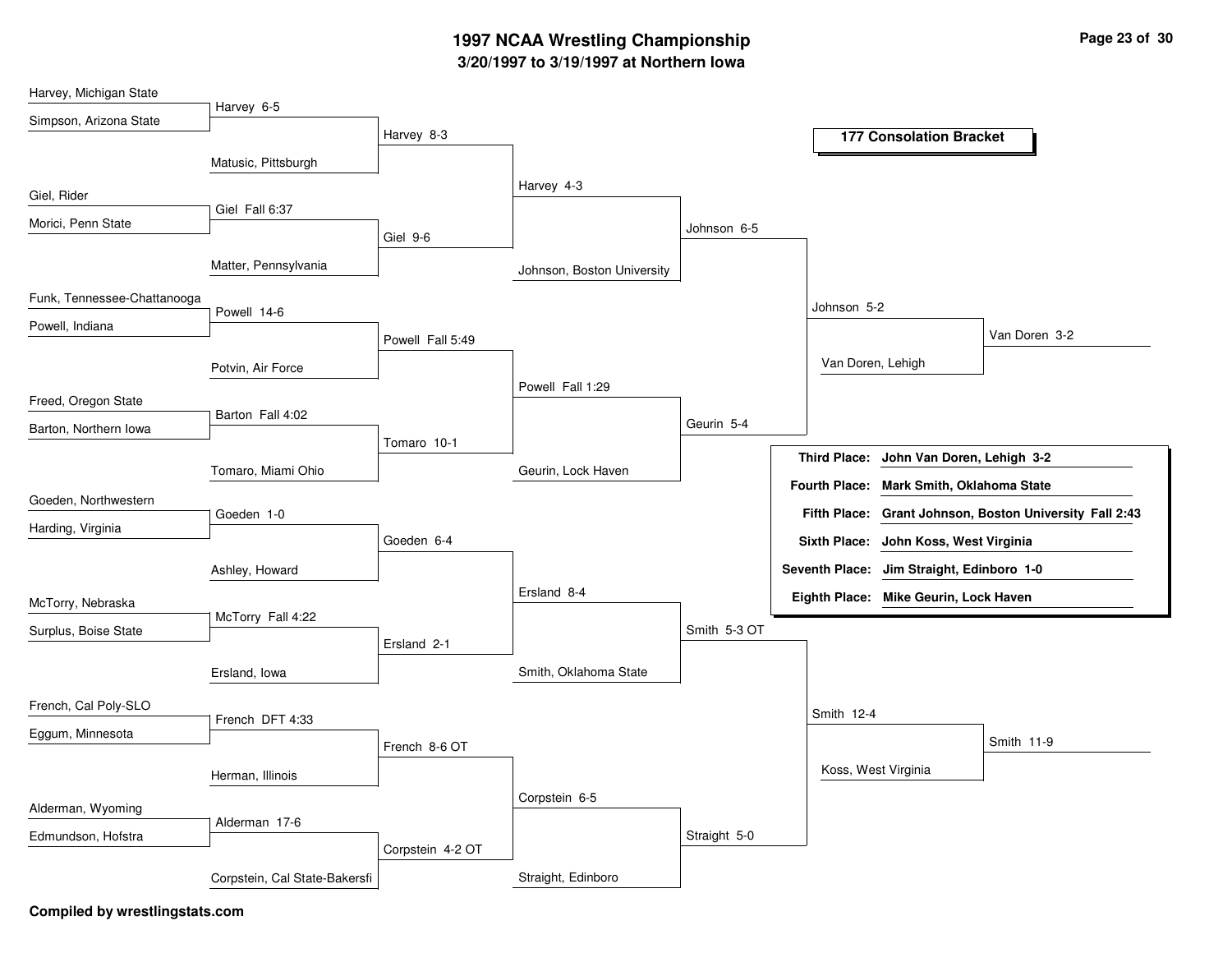## **3/20/1997 to 3/19/1997 at Northern Iowa 1997 NCAA Wrestling Championship Page <sup>24</sup> of <sup>30</sup>**

### **Championship Pigtail Bouts for 177**

| Grant Johnson - Boston University                                         |               |
|---------------------------------------------------------------------------|---------------|
| Joel Goeden - Northwestern                                                | Johnson 14-4  |
| Ryan Edmundson - Hofstra                                                  | Edmundson 4-2 |
| Erich Harvey - Michigan State                                             |               |
| <b>Consolation Pigtail Bouts for 177</b><br>Erich Harvey - Michigan State |               |
| Bret Ruth - American                                                      | Harvey 10-2   |
| Joel Goeden - Northwestern                                                | Goeden 5-4 TB |
| Louis Pelsang - North Carolina                                            |               |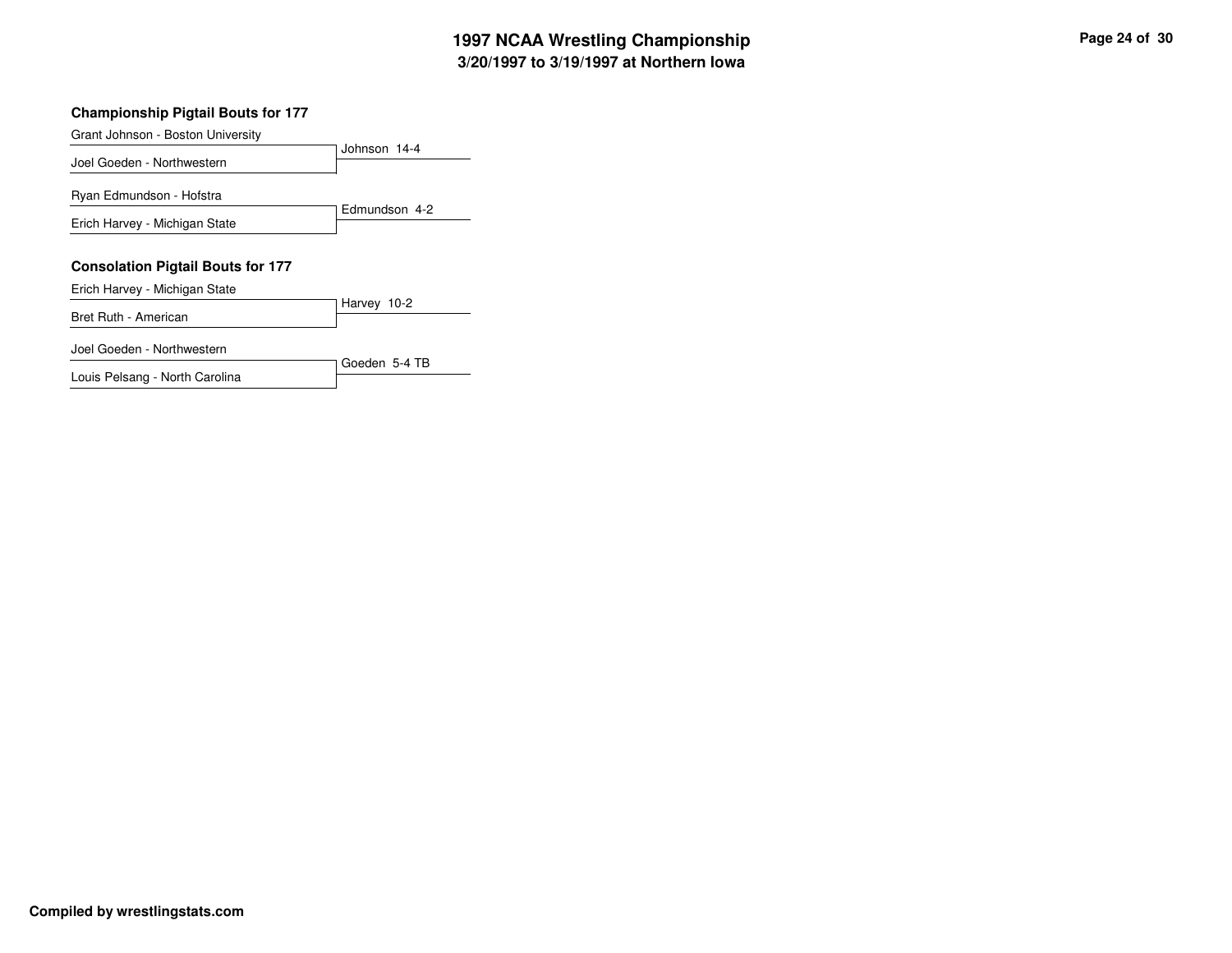## **3/20/1997 to 3/19/1997 at Northern Iowa 1997 NCAA Wrestling Championship Page <sup>25</sup> of <sup>30</sup>**

| Anthony Gary, Ohio State                                  |                               |                       |                    |                     |
|-----------------------------------------------------------|-------------------------------|-----------------------|--------------------|---------------------|
| Craig Fenstermaker, Virginia                              | Anthony Gary 8-7              | Jason Robison 3-0     |                    |                     |
| Jeremy Goeden, Northern Illinois                          | Jason Robison Fall 1:49       |                       |                    | 190 Weight Class    |
| Jason Robison, Edinboro [1]                               |                               |                       |                    |                     |
| Neal Nutter, Cleveland State                              | Rob Neidlinger TF 17-0, 7:00  |                       | Jason Robison 10-3 |                     |
| Rob Neidlinger, Penn State [8]                            |                               |                       |                    |                     |
| Elliot Williams, James Madison                            | Elliot Williams TF 17-2, 5:00 | Rob Neidlinger 9-1    |                    |                     |
| Kesner Dufresne, Seton Hall [9]                           |                               |                       |                    |                     |
| Brian Picklo, Michigan State [4]                          |                               |                       |                    | Lee Fullhart 7-4    |
| Scott Stay, North Carolina                                | Scott Stay 4-3                |                       |                    |                     |
| Eric Sanders, North Carolina-Greensboro                   | Eric Sanders 12-6             | Scott Stay Fall 3:31  |                    |                     |
| Keno Brown, Coppin State                                  |                               |                       |                    |                     |
| Lee Fullhart, Iowa [5]                                    |                               |                       | Lee Fullhart 11-6  |                     |
| Rusty Cook, Boise State                                   | Lee Fullhart Fall 5:45        |                       |                    |                     |
| Danny Faqir, Arizona State                                |                               | Lee Fullhart 14-4     |                    |                     |
| Andrei Rodzianko, Pennsylvania [12]                       | Danny Faqir Fall 7:33 OT      |                       |                    |                     |
| Josh Henson, Rider [7]                                    |                               |                       |                    | Lee Fullhart 4-3 TB |
| Lalo Moz, Fresno State                                    | Josh Henson 8-1               |                       |                    |                     |
| Bryan Vaniman, Stanford                                   |                               | Sam Neider 3-1        |                    |                     |
| Sam Neider, Northwestern [10]                             | Sam Neider 13-5               |                       |                    |                     |
| Scott Adams, Cal Poly-SLO                                 |                               |                       | John Kading 5-3    |                     |
| Mike Quaglio, Hofstra                                     | Scott Adams 10-7              |                       |                    |                     |
| Doug Joseph, Syracuse                                     |                               | John Kading Fall 3:56 |                    |                     |
| John Kading, Oklahoma [2]                                 | John Kading 12-8              |                       |                    |                     |
| Matt Mulvihill, Iowa State [11]                           |                               |                       |                    | John Kading 3-1 OT  |
| Aaron Stark, Wisconsin                                    | Matt Mulvihill 5-3            |                       |                    |                     |
| Mark Bodo, Pittsburgh [6]                                 |                               | Mark Bodo 8-7         |                    |                     |
| John Leonardis, Lehigh                                    | Mark Bodo 7-5                 |                       |                    |                     |
|                                                           |                               |                       |                    |                     |
|                                                           |                               |                       | Tim Hartung 4-3    |                     |
| Landon Jackson, Georgia State<br>Jeffrey Abbott, Duquesne | Landon Jackson Fall 6:52      |                       |                    |                     |
| Tim Hartung, Minnesota [3]                                |                               | Tim Hartung 13-1      |                    |                     |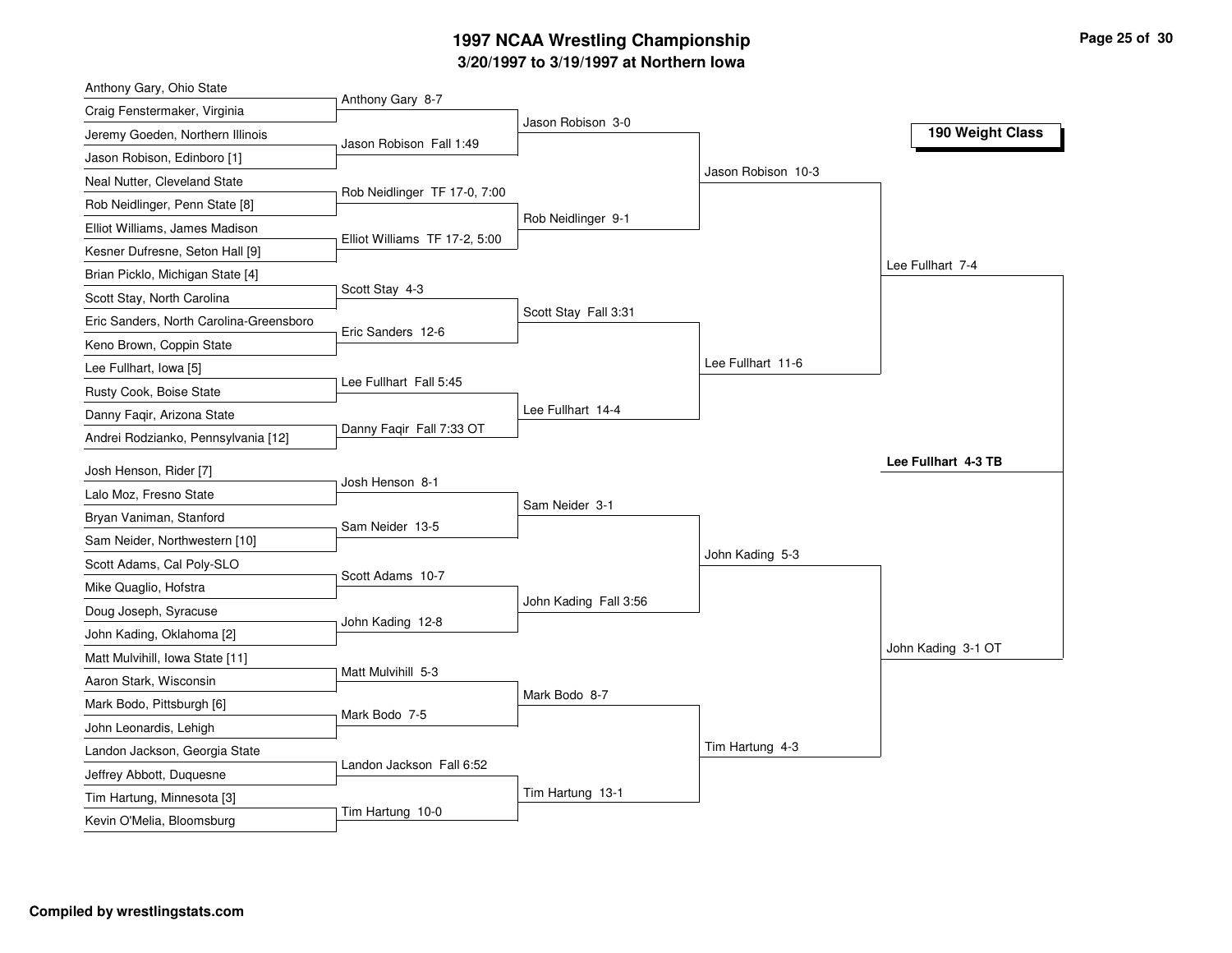## **3/20/1997 to 3/19/1997 at Northern Iowa 1997 NCAA Wrestling Championship Page <sup>26</sup> of <sup>30</sup>**

| Workman, Navy             |                             |                  |                        |                  |                      |            |                                                |                                      |
|---------------------------|-----------------------------|------------------|------------------------|------------------|----------------------|------------|------------------------------------------------|--------------------------------------|
| Abbott, Duquesne          | Workman Fall 0:35           |                  |                        |                  |                      |            |                                                |                                      |
|                           |                             | Workman 17-5     |                        |                  |                      |            | <b>190 Consolation Bracket</b>                 |                                      |
|                           | Sanders, North Carolina-Gre |                  |                        |                  |                      |            |                                                |                                      |
| Leonardis, Lehigh         |                             |                  | Faqir 16-3             |                  |                      |            |                                                |                                      |
| Stark, Wisconsin          | Stark 9-3                   |                  |                        |                  |                      |            |                                                |                                      |
|                           |                             | Faqir 2-0        |                        | Faqir 8-2        |                      |            |                                                |                                      |
|                           | Faqir, Arizona State        |                  | Neider, Northwestern   |                  |                      |            |                                                |                                      |
| Joseph, Syracuse          | Quaglio Fall 2:24           |                  |                        |                  | Bodo 7-4             |            |                                                |                                      |
| Quaglio, Hofstra          |                             |                  |                        |                  |                      |            |                                                | Bodo DFT 2:20                        |
|                           |                             | Gary 9-5         |                        |                  |                      |            |                                                |                                      |
|                           | Gary, Ohio State            |                  | Gary Fall 1:33         |                  |                      |            | Robison, Edinboro                              |                                      |
| Vaniman, Stanford         |                             |                  |                        |                  |                      |            |                                                |                                      |
| Moz, Fresno State         | Vaniman 5-3                 |                  |                        | Bodo 6-3         |                      |            |                                                |                                      |
|                           |                             | Williams 5-3     |                        |                  | <b>Third Place:</b>  |            | Tim Hartung, Minnesota 5-1                     |                                      |
|                           | Williams, James Madison     |                  | Bodo, Pittsburgh       |                  | <b>Fourth Place:</b> |            | <b>Mark Bodo, Pittsburgh</b>                   |                                      |
| Popolizio, Oklahoma State |                             |                  |                        |                  |                      |            |                                                |                                      |
| Cook, Boise State         | Cook 9-6                    |                  |                        |                  | <b>Fifth Place:</b>  |            |                                                | Brian Picklo, Michigan State Med FFT |
|                           |                             | Cook 8-2         |                        |                  | <b>Sixth Place:</b>  |            | Jason Robison, Edinboro                        |                                      |
|                           | Mulvihill, Iowa State       |                  |                        |                  |                      |            | Seventh Place: Danny Faqir, Arizona State 11-4 |                                      |
| Brown, Coppin State       |                             |                  | Picklo 7-3             |                  |                      |            | Eighth Place: Jeremy Goeden, Northern Illinois |                                      |
| Picklo, Michigan State    | Picklo 20-7                 |                  |                        | Picklo 7-3       |                      |            |                                                |                                      |
|                           |                             | Picklo 9-7       |                        |                  |                      |            |                                                |                                      |
|                           | Jackson, Georgia State      |                  | Neidlinger, Penn State |                  |                      |            |                                                |                                      |
| Dufresne, Seton Hall      |                             |                  |                        |                  |                      | Picklo 7-6 |                                                |                                      |
| Nutter, Cleveland State   | Nutter Med FFT              |                  |                        |                  |                      |            |                                                |                                      |
|                           |                             | Nutter Fall 0:44 |                        |                  |                      |            |                                                | Hartung Fall 2:18                    |
|                           | Henson, Rider               |                  |                        |                  |                      |            | Hartung, Minnesota                             |                                      |
| Goeden, Northern Illinois |                             |                  | Goeden 11-6            |                  |                      |            |                                                |                                      |
| Fenstermaker, Virginia    | Goeden 9-6                  |                  |                        | Goeden Fall 2:41 |                      |            |                                                |                                      |
|                           |                             | Goeden 12-7      |                        |                  |                      |            |                                                |                                      |
|                           | Adams, Cal Poly-SLO         |                  | Stay, North Carolina   |                  |                      |            |                                                |                                      |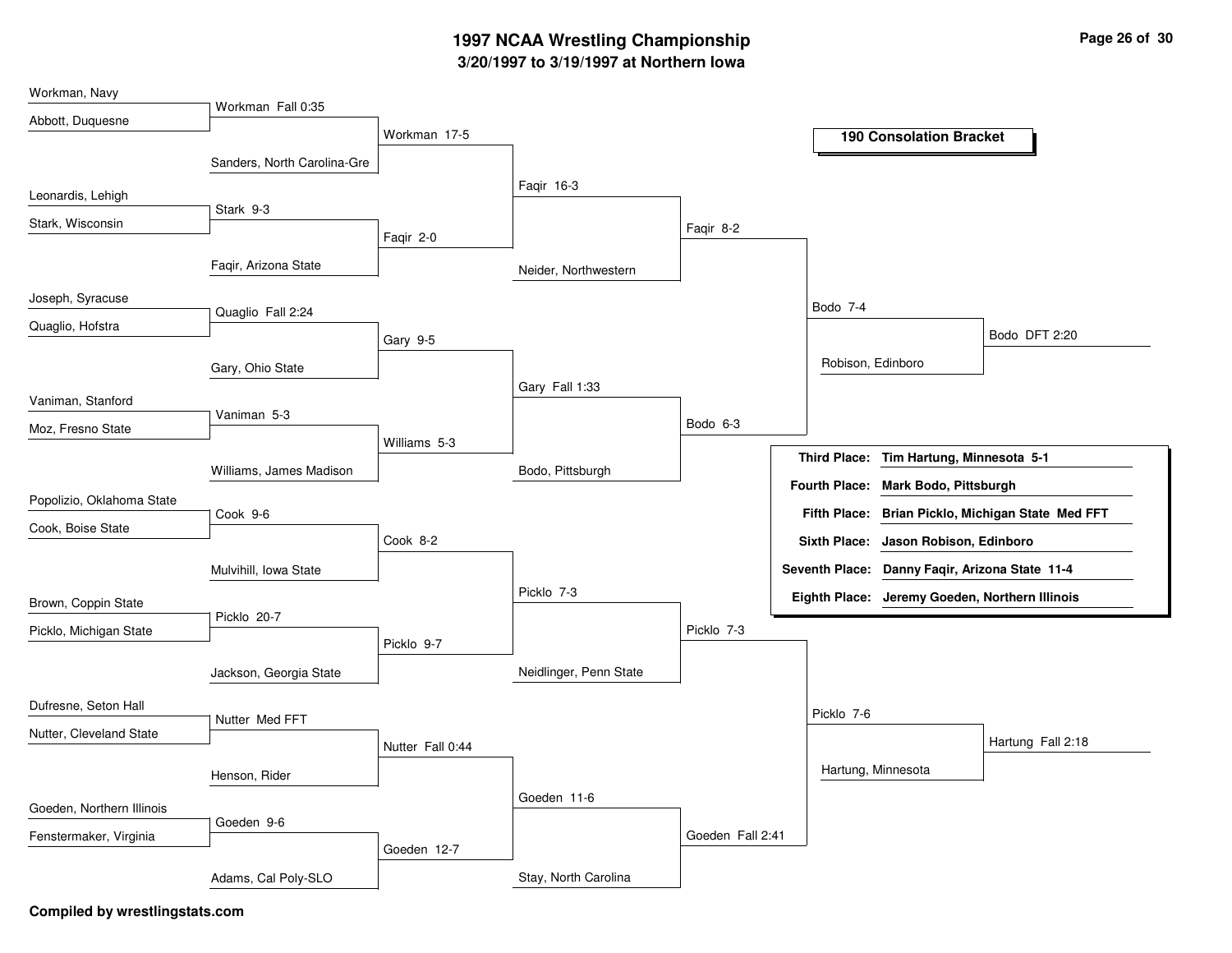### **Championship Pigtail Bouts for 190** Picklo 2-1 Brian Picklo - Michigan State Tony Wieland - Northern Iowa Henson 9-6 Josh Henson - Rider

Pat Popolizio - Oklahoma State

Anthony Gary - Ohio State

Frank Workman - Navy

#### **Consolation Pigtail Bouts for 190**

Frank Workman - Navy

|                                | Workman Fall 0:44 |
|--------------------------------|-------------------|
| Kevin O'Melia - Bloomsburg     |                   |
| Doug Joseph - Syracuse         |                   |
| Tony Wieland - Northern Iowa   | Joseph 2-1 TB     |
| Pat Popolizio - Oklahoma State | Popolizio 7-4     |

Gary 12-4

Andrei Rodzianko - Pennsylvania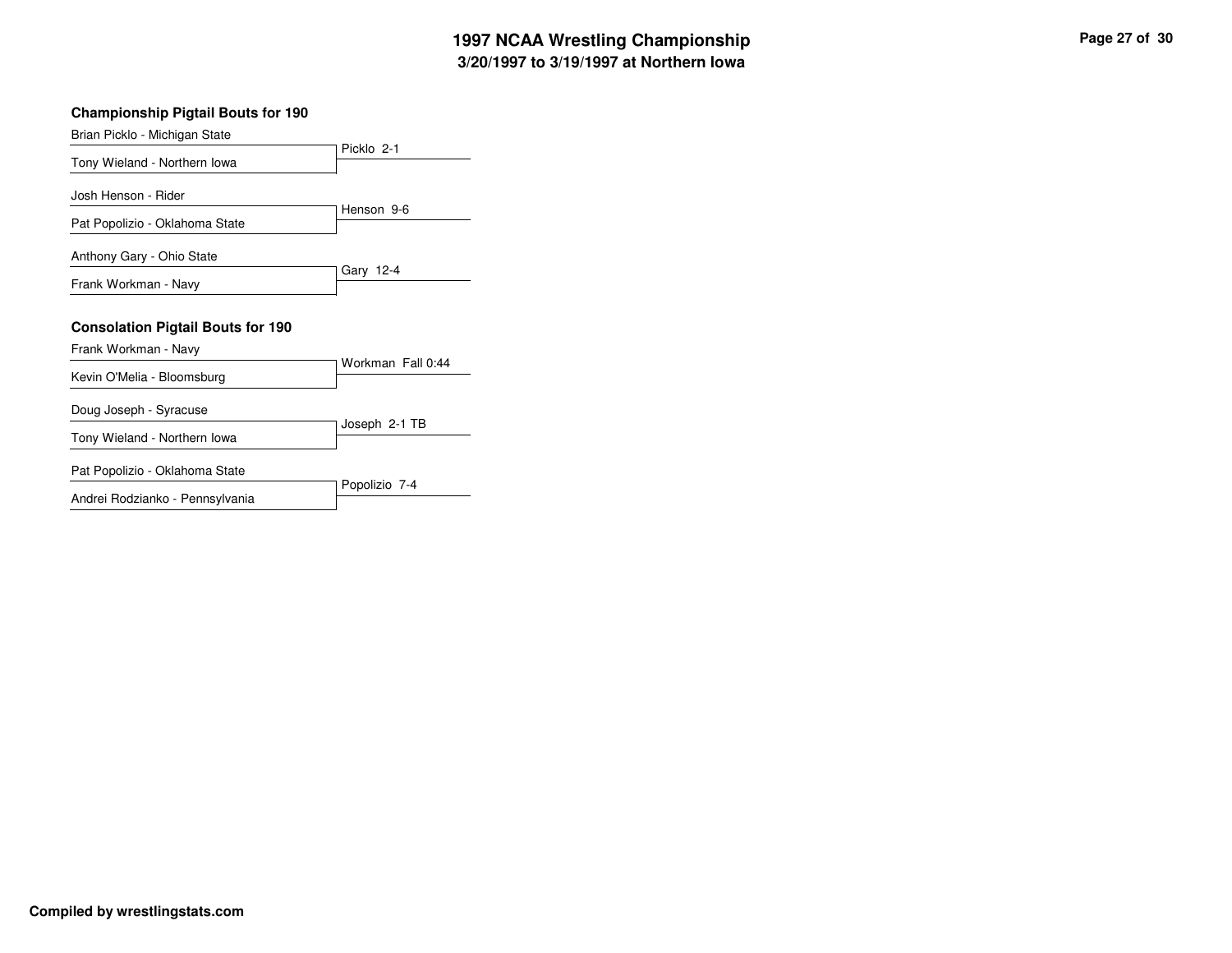## **3/20/1997 to 3/19/1997 at Northern Iowa 1997 NCAA Wrestling Championship Page <sup>28</sup> of <sup>30</sup>**

| Ben Lee, Oklahoma State                 |                            |                          |                          |                  |
|-----------------------------------------|----------------------------|--------------------------|--------------------------|------------------|
| Bob Puzio, American                     | Ben Lee 4-3                |                          |                          |                  |
| Wes Hand, Iowa                          | Jason Gleasman 1-0         | Jason Gleasman 7-0       |                          | 275 Weight Class |
| Jason Gleasman, Syracuse [8]            |                            |                          |                          |                  |
| Trent Hynek, Iowa State                 |                            |                          | Kerry McCoy 9-1          |                  |
| Shelton Benjamin, Minnesota             | Shelton Benjamin 6-3       |                          |                          |                  |
| Kerry McCoy, Penn State [1]             |                            | Kerry McCoy 13-3         |                          |                  |
| Dion Reed, Boston University            | Kerry McCoy TF 17-1, 6:51  |                          |                          |                  |
| Trey Swan, Oklahoma                     |                            |                          |                          | Kerry McCoy 4-2  |
| Justin Harty, North Carolina [5]        | Justin Harty 9-2           |                          |                          |                  |
| Leslie Apedoe, Virginia Military        |                            | Justin Harty Fall 2:01   |                          |                  |
| Bill Closson, Lehigh [12]               | Bill Closson Fall 1:01     |                          |                          |                  |
| Bryan Stout, Clarion [4]                |                            |                          | Bryan Stout 5-1          |                  |
| Joey Allen, Pennsylvania                | Bryan Stout 6-1            |                          |                          |                  |
| Rich Polkinghorn, Oregon                |                            | Bryan Stout 6-0          |                          |                  |
| Jim Guttridge, Ohio University          | Rich Polkinghorn 8-6       |                          |                          |                  |
| Nick Nutter, Ohio State [10]            |                            |                          |                          | Kerry McCoy 3-2  |
| Thomas Patterson, Missouri              | Nick Nutter 12-3           |                          |                          |                  |
| Pat Schuster, Edinboro                  |                            | Nick Nutter 3-2          |                          |                  |
| Seth Brady, Illinois [7]                | Pat Schuster 4-2           |                          |                          |                  |
| David Pierce, Purdue                    |                            |                          | Stephen Neal Fall 4:05   |                  |
| Stephen Neal, Cal State-Bakersfield [2] | Stephen Neal TF 16-1, 3:51 |                          |                          |                  |
| Zach Feldman, Virginia                  |                            | Stephen Neal 17-5        |                          |                  |
| Wally Wickline, Duquesne                | Zach Feldman 5-0           |                          |                          |                  |
| Tolly Thompson, Nebraska [3]            |                            |                          |                          | Stephen Neal 5-4 |
| Mat Orndorff, Oregon State              | Tolly Thompson Fall 2:41   |                          |                          |                  |
| Kenneth Hunter, Coppin State            |                            | Tolly Thompson Fall 2:32 |                          |                  |
| Vince Pellis, West Virginia             | Vince Pellis 3-2           |                          |                          |                  |
| Darin Priesendorf, Fresno State [11]    |                            |                          | Tolly Thompson Fall 4:45 |                  |
| Jeremy Clayton, Boise State             | Darin Priesendorf 8-4      |                          |                          |                  |
|                                         |                            |                          |                          |                  |
| Airron Richardson, Michigan [6]         |                            | Airron Richardson 14-2   |                          |                  |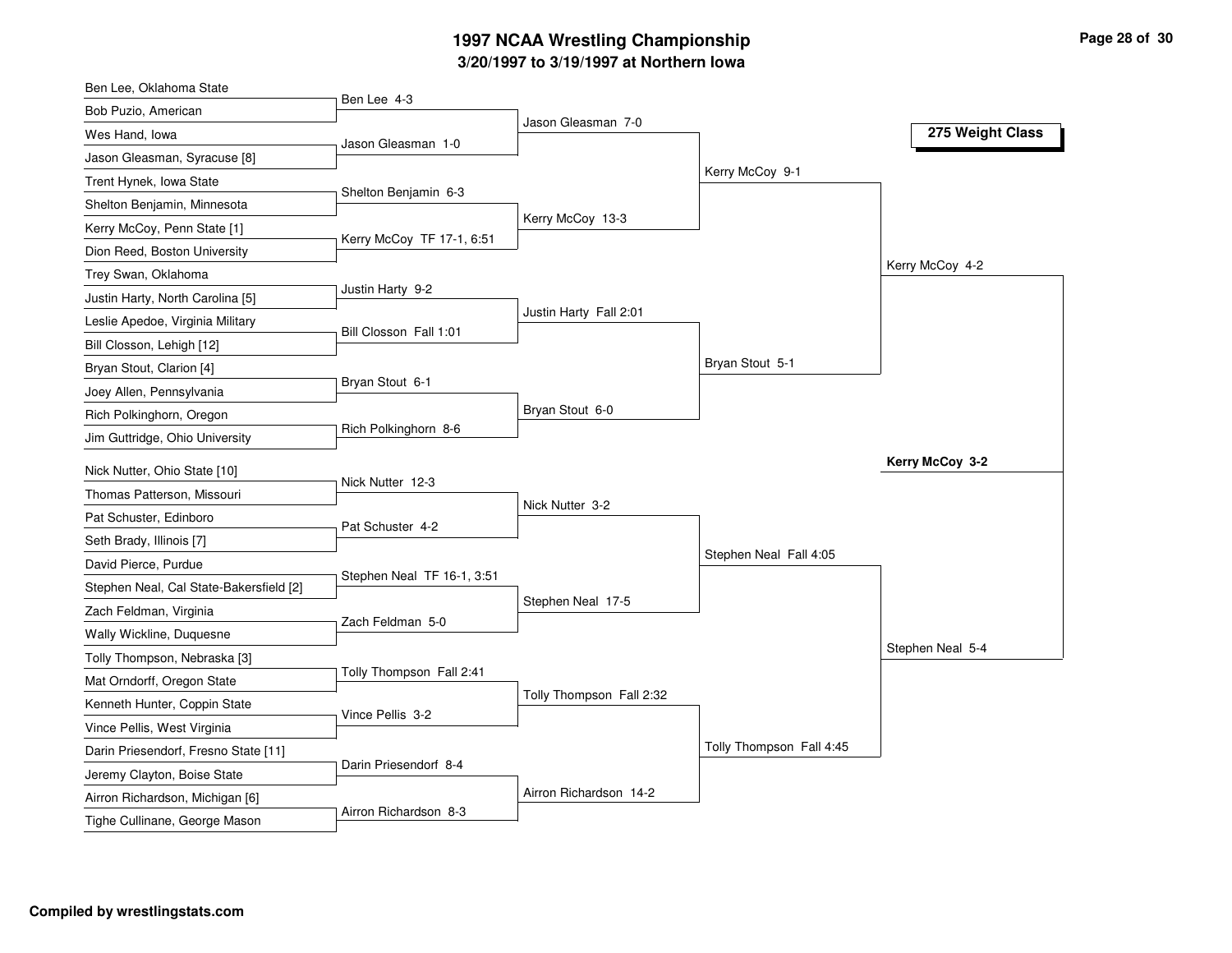## **3/20/1997 to 3/19/1997 at Northern Iowa 1997 NCAA Wrestling Championship Page <sup>29</sup> of <sup>30</sup>**

| Nachtrieb, Indiana         |                           |                       |                       |                    |                     |                                              |                   |
|----------------------------|---------------------------|-----------------------|-----------------------|--------------------|---------------------|----------------------------------------------|-------------------|
| Clayton, Boise State       | Nachtrieb 6-3             |                       |                       |                    |                     |                                              |                   |
|                            |                           | Closson 5-1           |                       |                    |                     | 275 Consolation Bracket                      |                   |
|                            | Closson, Lehigh           |                       |                       |                    |                     |                                              |                   |
| Hunter, Coppin State       |                           |                       | Closson 10-5          |                    |                     |                                              |                   |
| Orndorff, Oregon State     | Orndorff 10-1             |                       |                       |                    |                     |                                              |                   |
|                            |                           | Orndorff 6-3          |                       | Closson 4-3        |                     |                                              |                   |
|                            | Polkinghorn, Oregon       |                       | Nutter, Ohio State    |                    |                     |                                              |                   |
| Wickline, Duquesne         |                           |                       |                       |                    |                     |                                              |                   |
| Pierce, Purdue             | Pierce 2-1                |                       |                       |                    | Benjamin 16-8       |                                              |                   |
|                            |                           | Pierce 2-2 TB         |                       |                    |                     |                                              | Stout 11-2        |
|                            | Lee, Oklahoma State       |                       |                       |                    | Stout, Clarion      |                                              |                   |
| Brady, Illinois            |                           |                       | Benjamin 7-2          |                    |                     |                                              |                   |
|                            | Brady 11-1                |                       |                       | Benjamin 5-2       |                     |                                              |                   |
| Patterson, Missouri        |                           | Benjamin 10-7         |                       |                    |                     |                                              |                   |
|                            | Benjamin, Minnesota       |                       | Richardson, Michigan  |                    | <b>Third Place:</b> | Tolly Thompson, Nebraska 6-4                 |                   |
|                            |                           |                       |                       |                    |                     | Fourth Place: Bryan Stout, Clarion           |                   |
| Guttridge, Ohio University | Guttridge Fall 4:39       |                       |                       |                    |                     | Fifth Place: Shelton Benjamin, Minnesota 8-4 |                   |
| Allen, Pennsylvania        |                           | Guttridge 5-2         |                       |                    |                     | Sixth Place: Justin Harty, North Carolina    |                   |
|                            | Pellis, West Virginia     |                       |                       |                    |                     | Seventh Place: Jason Gleasman, Syracuse 5-3  |                   |
|                            |                           |                       | Priesendorf DFT 0:08  |                    |                     | Eighth Place: Bill Closson, Lehigh           |                   |
| Apedoe, Virginia Military  | Apedoe 8-4                |                       |                       |                    |                     |                                              |                   |
| Swan, Oklahoma             |                           | Priesendorf Fall 2:04 |                       | Gleasman Fall 5:21 |                     |                                              |                   |
|                            |                           |                       | Gleasman, Syracuse    |                    |                     |                                              |                   |
|                            | Priesendorf, Fresno State |                       |                       |                    |                     |                                              |                   |
| Reed, Boston University    | Hynek 5-3                 |                       |                       |                    | Harty 6-2           |                                              |                   |
| Hynek, Iowa State          |                           |                       |                       |                    |                     |                                              | Thompson DFT 3:00 |
|                            |                           | Schuster 5-3          |                       |                    |                     |                                              |                   |
|                            | Schuster, Edinboro        |                       |                       |                    |                     | Thompson, Nebraska                           |                   |
| Hand, Iowa                 |                           |                       | Hand Fall 5:15        |                    |                     |                                              |                   |
| Puzio, American            | Hand Med FFT              |                       |                       | Harty 4-1          |                     |                                              |                   |
|                            |                           | Hand 8-4              |                       |                    |                     |                                              |                   |
|                            | Feldman, Virginia         |                       | Harty, North Carolina |                    |                     |                                              |                   |